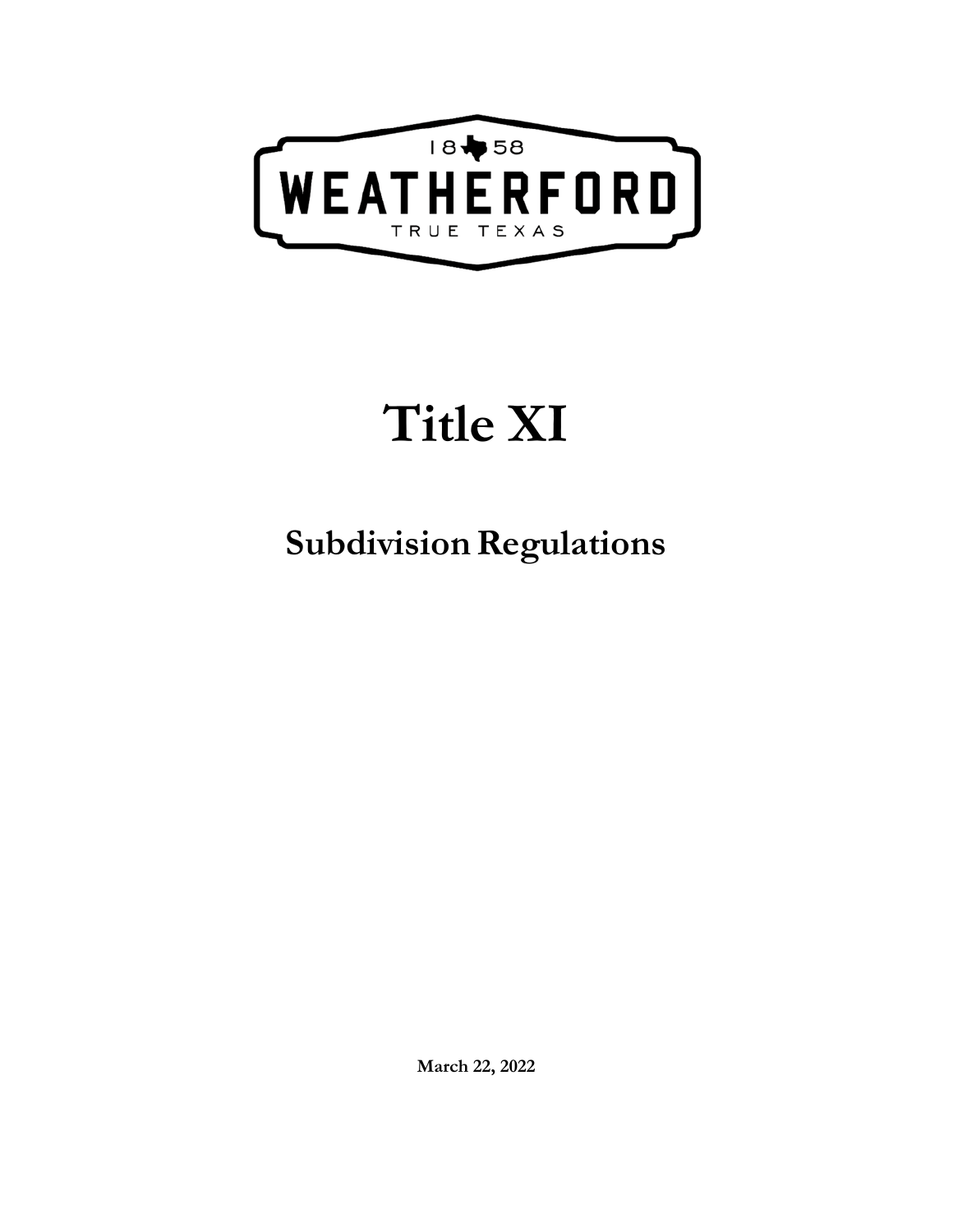| Chapter 1.   |  |
|--------------|--|
|              |  |
|              |  |
|              |  |
|              |  |
|              |  |
|              |  |
|              |  |
|              |  |
|              |  |
|              |  |
|              |  |
|              |  |
| Chapter 2.   |  |
| Chapter 3.   |  |
| Chapter 4.   |  |
|              |  |
|              |  |
|              |  |
|              |  |
|              |  |
|              |  |
|              |  |
|              |  |
|              |  |
|              |  |
|              |  |
| Chapter 5.   |  |
| Sec. 11-5-1. |  |
| Sec. 11-5-2. |  |
| Sec. 11-5-3. |  |
| Sec. 11-5-4. |  |
| Sec. 11-5-5. |  |
| Sec. 11-5-6. |  |
| Sec. 11-5-7. |  |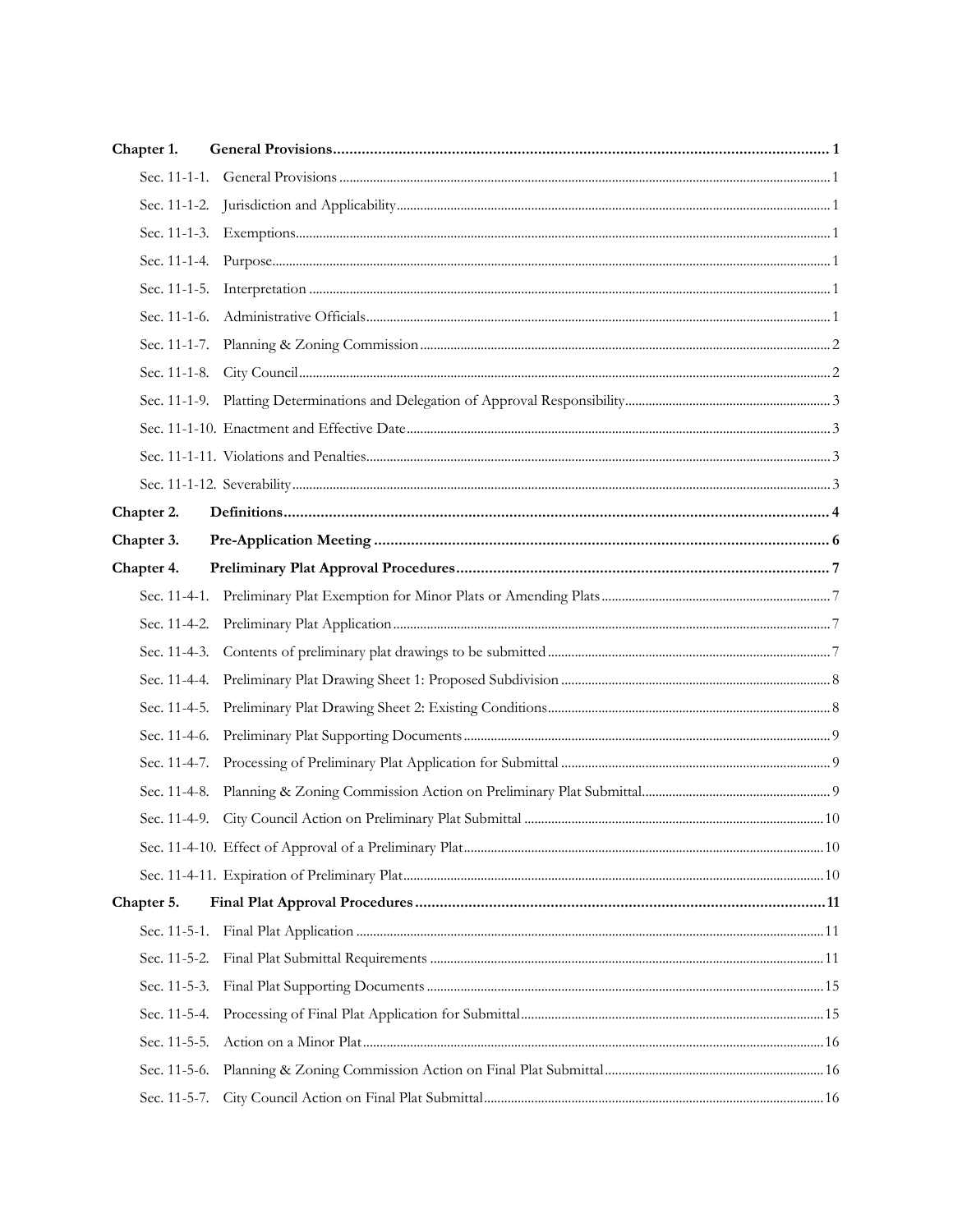| Chapter 6. |  |
|------------|--|
|            |  |
|            |  |
|            |  |
|            |  |
|            |  |
|            |  |
|            |  |
| Chapter 7. |  |
|            |  |
|            |  |
|            |  |
|            |  |
|            |  |
|            |  |
|            |  |
|            |  |
|            |  |
|            |  |
|            |  |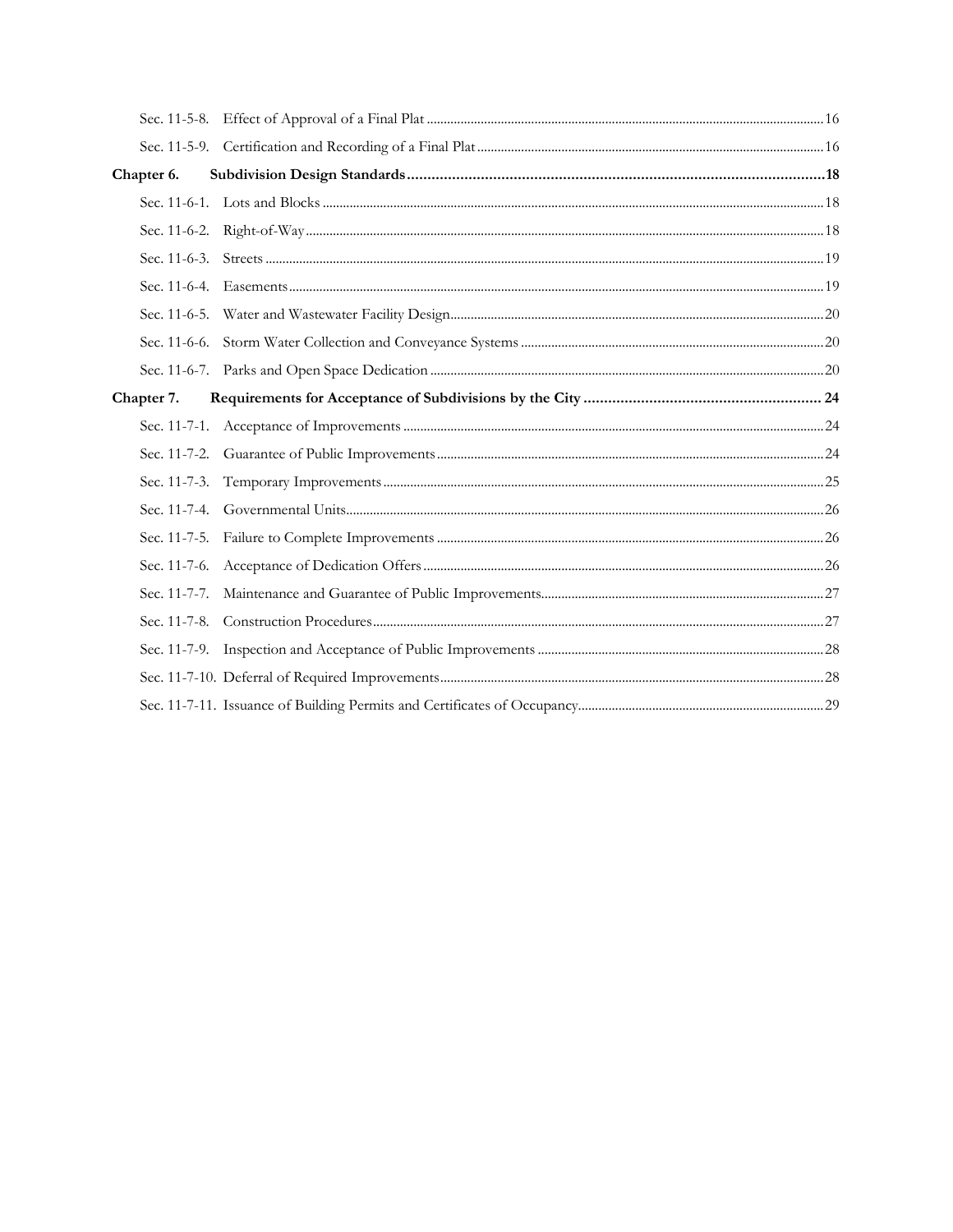# **Chapter 1. General Provisions**

# **Sec. 11-1-1. General Provisions**

These regulations shall be known, cited and referred to as the Subdivision Regulations of Weatherford, Texas.

# <span id="page-3-0"></span>**Sec. 11-1-2. Jurisdiction and Applicability**

Platting is required for all land to be improved for public or private use or subdivided within the corporate limits of Weatherford Texas and including its extraterritorial jurisdiction as provided by Texas Local Government Code, Chapter 212 (including Subchapter B) and the City's charter except as specifically exempted herein. The provisions of these Subdivision Regulations expressly extend to all areas inside the City limits and throughout the City's extraterritorial jurisdiction (ETJ), as either may be adjusted in the future, and as provided in an Interlocal Agreement with Parker County filed of record in the Official Records of Parker County, Texas, Doc. # 791613 (v. 2911, p. 1570).

# <span id="page-3-1"></span>**Sec. 11-1-3. Exemptions**

The provisions of this ordinance shall not apply to any of the following:

- (a) Development of land legally platted and approved prior to the effective date of this ordinance, except as otherwise provided for herein.
- (b) Development of one or two family residentially zoned land constituting a single tract, lot, site, or parcel for which a legal deed of record describing the boundary of said tract, lot, site, or parcel was filed of record in the Deed Records of Parker County, Texas on or prior to December 31, 2019.
- (c) Existing cemeteries complying with all state and local laws and regulations.
- (d) Divisions of land created by order of a court of competent jurisdiction.
- (e) When a building permit is requested for unplatted or already platted parcels for one or more of the following activities:
	- (1) Replacement or reconstruction of an existing primary single-family structure;
	- (2) Building additions, such as increasing the square footage of a residence or other structure;
	- (3) Accessory buildings (as defined in the Zoning Ordinance);
	- (4) Remodeling or repair; or
	- (5) Moving a structure off a lot or parcel, or for demolition.

#### <span id="page-3-2"></span>**Sec. 11-1-4. Purpose**

These rules are adopted to promote the health, safety, morals, or general welfare of the City of Weatherford and the safe, orderly, and healthful development of the City and its extraterritorial jurisdiction.

#### <span id="page-3-3"></span>**Sec. 11-1-5. Interpretation**

These Subdivision Regulations are intended to establish the minimum requirements. If any other provision of law relates to any matter herein, the regulation providing the higher standard shall apply.

#### <span id="page-3-4"></span>**Sec. 11-1-6. AdministrativeOfficials**

(a) Duties of the Planning Director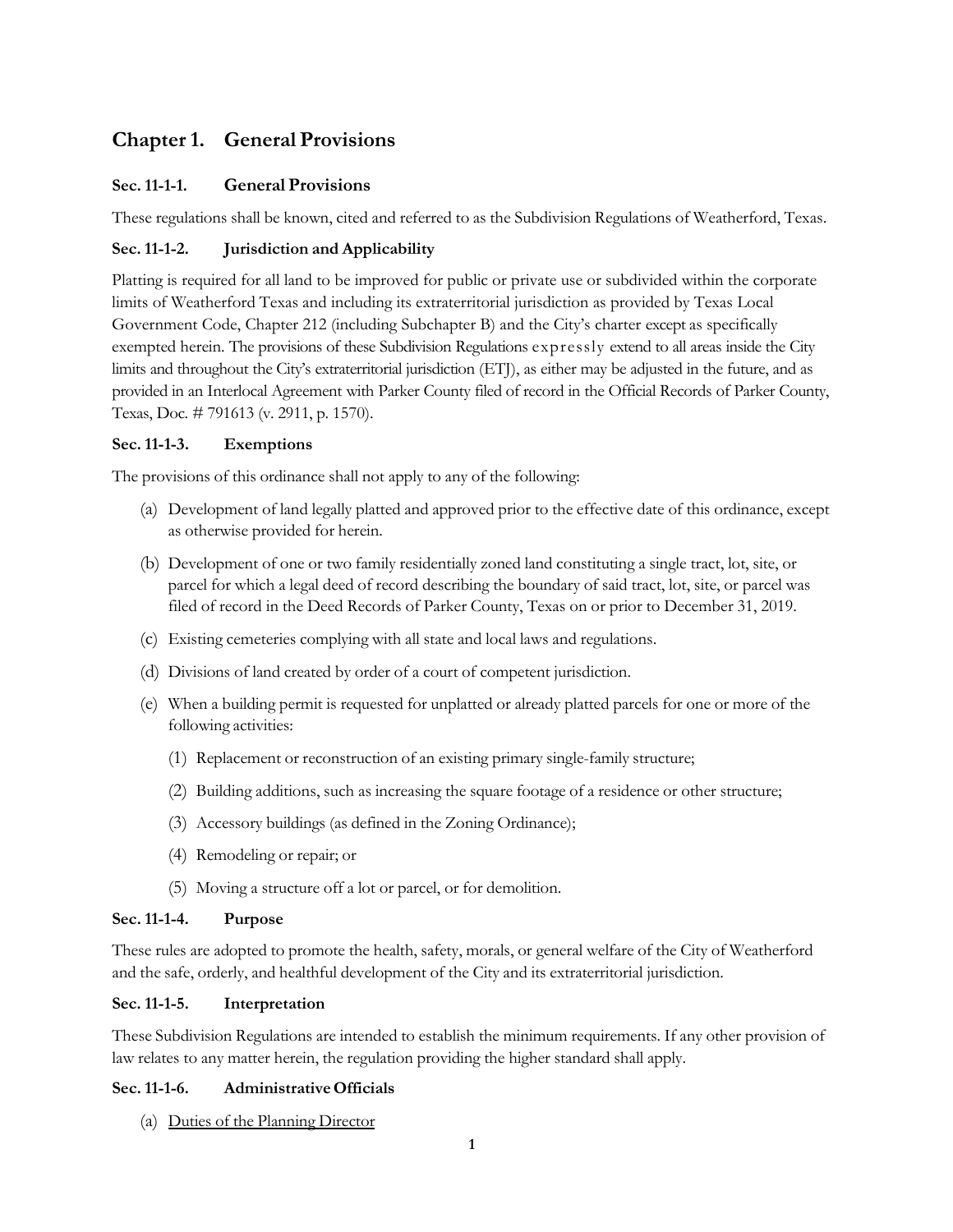The Planning Director, or designee, is responsible for taking the following actions with regards to a platting application under these regulations:

- (1) Accepting an application for submittal, determining completeness, filing, and processing;
- (2) Reviewing and making recommendations concerning any plat application, preparing reports to and advising any board, commission, or the City Council that has responsibility for making recommendations on or deciding an application;
- (3) Coordinating with other City departments concerning an application or petition;
- (4) Initial decision-maker for approval of minor plat applications, including certain replat and amending plat applications;
- (5) Promulgating additional or modified policies, standards, and administrative rules that apply to these regulations and applications; and
- (6) Initiating enforcement actions concerning compliance with the standards applicable to an application and the conditions imposed thereon;
- (b) Duties of the City Engineer

The City Engineer, or designee, is responsible for taking the following actions with regards to a platting application under these regulations:

- (1) Reviewing and making recommendations with regard to public improvement infrastructure and other site preparation activities associated with platting, including without limitation, application for approval of construction and engineering plans, all related construction management tasks, and contracts for public improvements;
- (2) Considering appeals of and exceptions to decisions pertaining to any standards for which the City Engineer is the responsible official; and
- (3) Initial decision-maker, subject to appeal as provided in these regulations, for approval of construction plans, application for a site preparation or public improvement permit, and all related construction management tasks.

#### <span id="page-4-0"></span>**Sec. 11-1-7. Planning & Zoning Commission**

The Planning & Zoning Commission shall have the powers and duties as provided for in Title 2, Chapter 2 of the Weatherford Municipal Code, the Charter of the City of Weatherford, Texas and as authorized by Chapters 211, 212, 245, and elsewhere within the Texas Local Government Code. More specifically the Planning & Zoning Commission shall:

- (a) Review and approve, approve with conditions, or disapprove with reason preliminary plat and final plat applications and submitting such recommendation to the City Council; and
- (b) Make such determinations, decisions, or recommendations as may be required from time to time by these regulations, other municipal code, City charter, or state statutes.

# <span id="page-4-1"></span>**Sec. 11-1-8. City Council**

The City Council shall have all powers and authority derived from the Texas Local Government Code, the City charter, and as described in these regulations.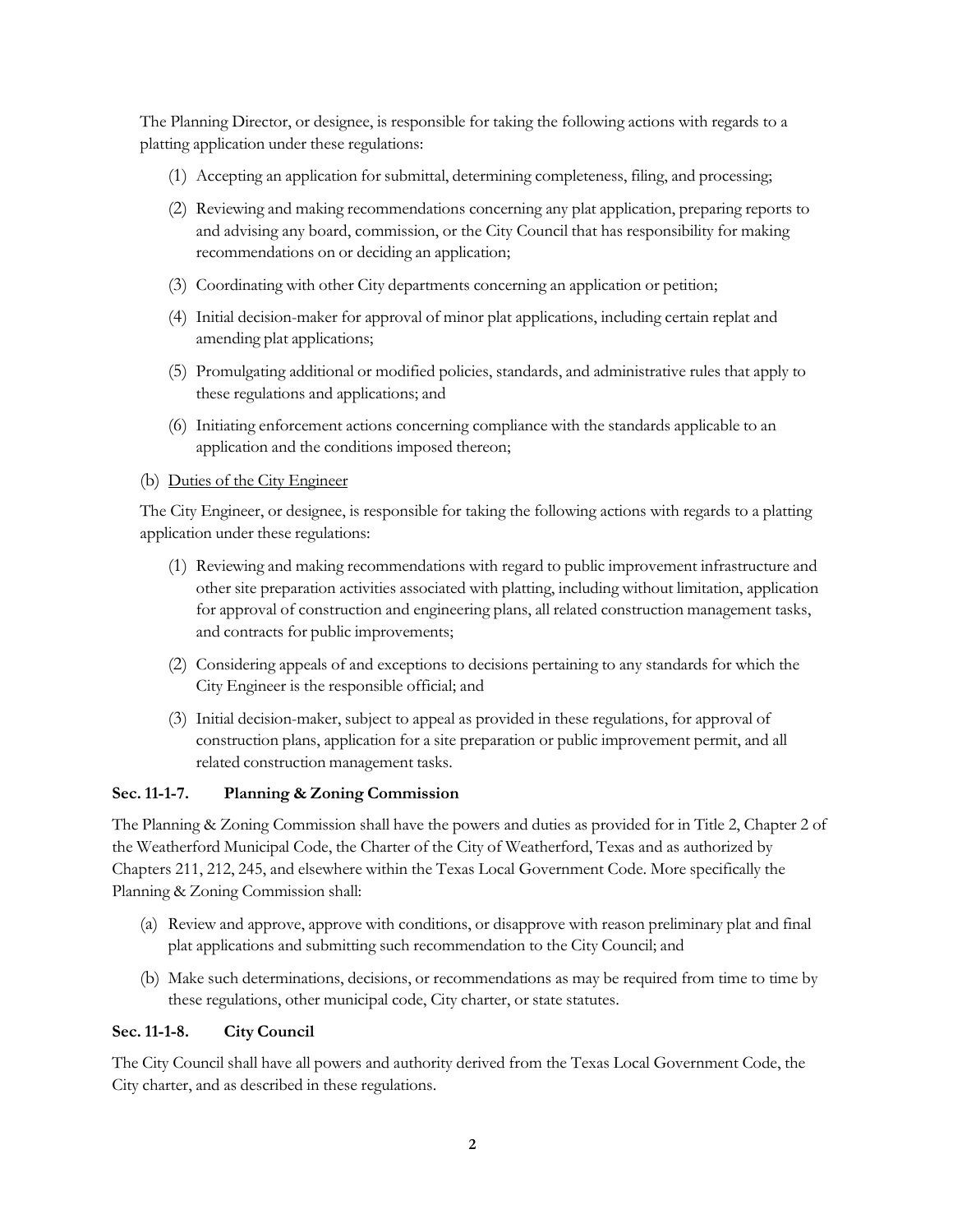- (a) In addition to the Planning & Zoning Commission, the City Council shall review and approve, approve with conditions, or disapprove with reason preliminary plat and final plat applications; and
- (b) City Council may from time to time amend, supplement, or change by ordinance the text of these regulations on its own initiative or upon petition for a text amendment, following review and recommendation by the Planning & Zoning Commission.

# <span id="page-5-0"></span>**Sec. 11-1-9. Platting Determinations and Delegation of Approval Responsibility**

Upon request the Planning Director shall decide whether a plat is required for the land. If a plat is required, the Planning Director shall determine whether it has been prepared, reviewed, and approved, approved with conditions, or disapproved with reason by the authority. If appropriate, the Planning Director shall issue a certificate in accordance with these regulations.

City Council shall delegate to the Planning Director, or designee, the ability to approve or approve with conditions plats generally known as minor plats, amending plats, or minor replats as defined in the Texas Local Government Code. If approval or approval with conditions cannot be granted, the submittal will be referred to the Planning & Zoning Commission for consideration.

# <span id="page-5-1"></span>**Sec.11-1-10. Enactment and Effective Date**

In order that land may be subdivided in accordance with these policies, these subdivision regulations are hereby made effective as of the date of their adoption by ordinance. All applications for plat approval, including final plats, that are pending on the effective date of this ordinance and which have not lapsed shall be reviewed under the regulations in effect immediately preceding the effective date of this ordinance.

# <span id="page-5-2"></span>**Sec.11-1-11. Violations and Penalties**

Violations of provisions of these regulations or failure to comply with any of its requirements shall constitute a misdemeanor and be punished by a fine not to exceed two thousand dollars (\$2,000). A violation of these regulations or failure to comply with any of its requirements shall constitute a Class C misdemeanor. Each calendar day such violation continues shall be considered a separate offense.

Nothing herein contained shall prevent the City from taking any other lawful action necessary to prevent or remedy any violation. Appropriate actions and proceedings may be taken by the City in law or in equity to prevent any violation of these regulations, to prevent unlawful construction, to recover damages, to restrain, correct, or abate a violation, and to prevent illegal occupancy of a building structure or premises. These remedies shall be in addition to the penalties described in this section

# <span id="page-5-3"></span>**Sec.11-1-12. Severability**

If any provision of this ordinance shall be adjudged by a court of competent jurisdiction to be invalid, the invalidity shall not affect other provisions or applications of this ordinance which can be given effect without the invalid provision, and to this end the provisions of this ordinance are hereby declared to be severable.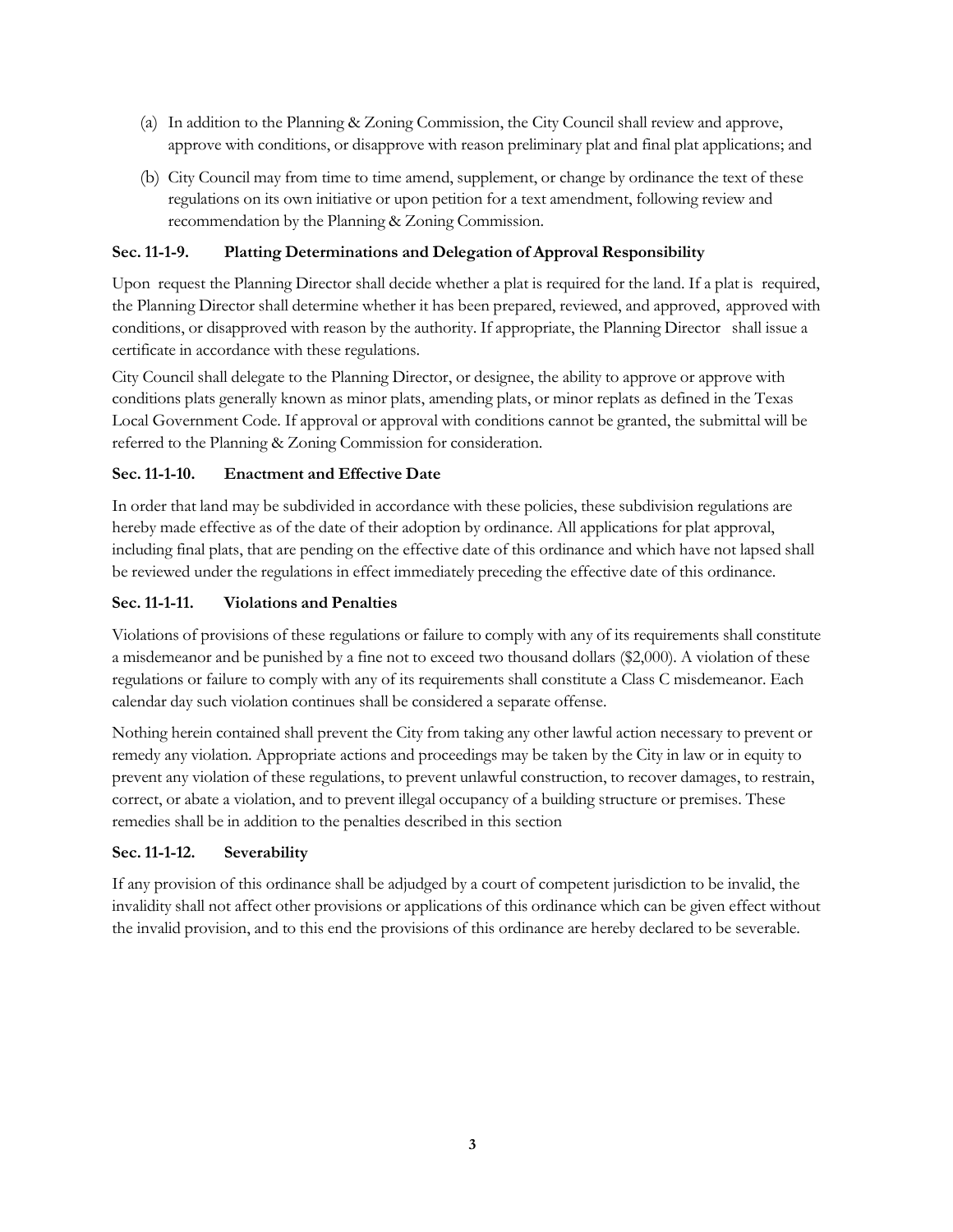# **Chapter 2. Definitions**

For the purposes of these rules, the following terms, phrases, words, and their derivations shall have the meaning ascribed to them in the section.

**Access Road** – This is a general term inclusive of all public street, private street, parking lot lane, alley, or other access to a lot. Where two access roads are required for a residential subdivision the required area to be served is determined by each separate phase included on a preliminary plat.

**Agricultural Activity** - The preparation and maintenance of land for the purpose of farming (the production of food and fiber products), grazing or raising livestock (not including feed lots), aquaculture, sod production, production of trees and plants for landscaping (not including commercial logging and timber harvesting), and other similar customary agribusiness operations. Does not include "grading" for development purposes.

**Alley** – A public or private right-of-way primarily designed to serve as secondary access roadway to the side or rear of those properties whose principal frontage is on some other street.

**Block** - A unit of land bounded by streets or by a combination of street right-of-way and public lands, railroad right-of-way, shorelines of waterways, or boundary lines of municipalities that typically contains individual lots.

**Comprehensive (General) Plan** - A plan prepared and adopted by the City Council, and including any part of such plan separately adopted and any amendment to such plan, or parts thereof, setting forth goals, policies, and guidelines intended to direct the present and future development of the city.

**Dedication** – The granting of land or use of the land as part of and a condition of development, such as the granting of a right-of-way for a public street. The grantee, typically the City or county, must accept the dedication before it is complete.

**Development** - Any human-initiated change to improved or unimproved real estate, including, but not limited to, new construction or the enlargement of any exterior dimension of a building or other structure, and the installation of any type of site improvement, including offsite features, such as street median openings and clearing of vegetation, but not including bona fide agricultural activities. When used as a noun within this ordinance, the term "development" shall be construed to also include subdivisions, redevelopments, and land disturbing activities.

**Easement** – A grant by a property owner to the public, a corporation, or persons, of the use of designated land area for specific purposes, such as access of persons, utilities or services within which the owner of the property shall not erect any permanent structures.

**Extraterritorial Jurisdiction** - The unincorporated area of a municipality that is contiguous to the corporate boundaries of the municipality and that is located within a given distance of those boundaries, as defined by the State of Texas, where the municipality may adopt rules governing plats and subdivisions of land.

**Improvement** –Physical modifications which are installed or constructed by the subdivider/developer for the benefit of the lot owners and for the proper development of the land.

**Private Improvement** - The act of bringing about growth, to construct or alter a structure, to make a change in use or appearance of land, to divide land into parcels, or to create or terminate rights of access.

**Public Improvement -** Any drainage way, stormwater management facility, roadway, alley, parkway, sidewalk, utility, pedestrian way, off-street parking area, lot improvement, open space, or other facility for which the City or other governmental entity will ultimately assume the responsibility for maintenance and operation as a condition precedent to the certification and filing of the plat.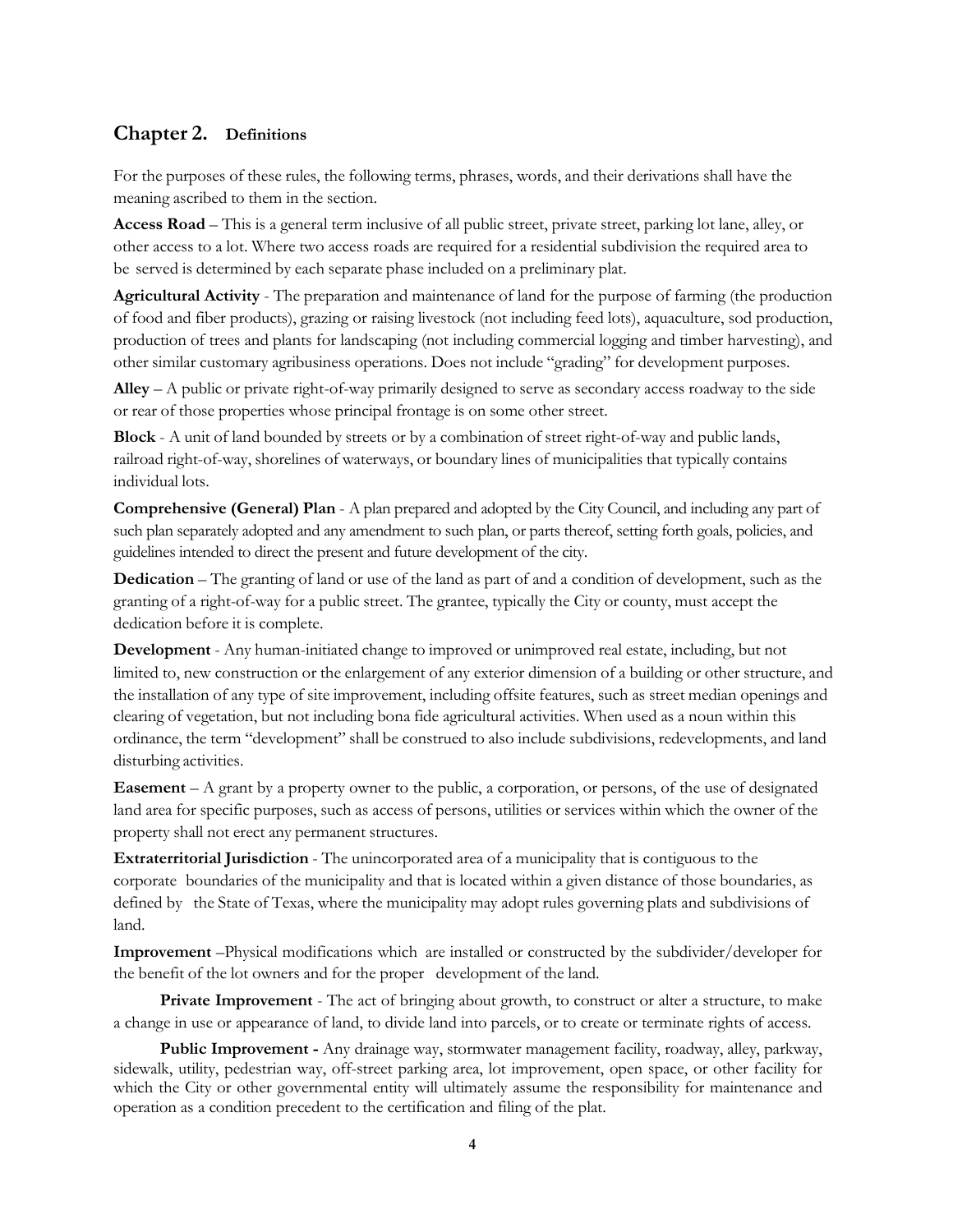**Lot** – A platted parcel of land that is occupied or intended to be occupied by one main building, or a group of main buildings, and any accessory building(s) having principal frontage upon a public street and including parking, landscaping, and open space, as are required by this ordinance.

**Phasing** – The process of dividing a parcel of land into portions as shown on a preliminary plat or other plan whereby each portion can be completed prior to subsequent portions.

**Planning Director** - The Development & Neighborhood Services Director or his/her designee.

**Plat** - The plan or map of a subdivision that is intended to be filed for record.

**Amending** - A revised plat making minor changes to the original recorded final plat.

**Application** – The documents, maps, drawings, and fees submitted to the City for review.

**Final** - The map of a subdivision or addition to be recorded as a certified subdivision after municipal approval and installation of public improvements.

**Minor** - A subdivision resulting in four or fewer lots and not requiring the creation or dedication of any public right-of-way. Includes the combination of lots for purposes of development resulting in four or fewer lots and not requiring the creation or dedication of any public right-of-way.

**Preliminary** - The preliminary drawing or drawings of the existing conditions of a parcel and proposed development indicating the manner, phasing, or layout of the parcel of land into a subdivision to be submitted for approval, and prior to or simultaneously as the submission of a final plat document.

**Replat** - Any change in a map of a recorded plat, except as permitted as an amended plat.

**Subdivider/Developer** - A person, firm, corporation, partnership, association, or other entity who causes land to be divided into a subdivision for themselves or for others. The legal or beneficial owner or owners of any land included in a proposed development, the holder of an option or contract to purchase, or any other person or entity having enforceable proprietary interest in such land.

**Subdivision** - The division of any lot, tract, or parcel of land into two or more lots for the purpose, whether immediate or future, of offer, sale, or lease or for the purpose of development. Subdivision includes the division or development of land, whether by deed, metes and bounds description, devise, intestacy, lease, map, plat, or other recorded instrument. Subdivision also refers to the land so divided, as the context may indicate.

**Tract** - A tract of land is a general term and can define a platted lot of a few acres or square miles or a large identifiable area of land.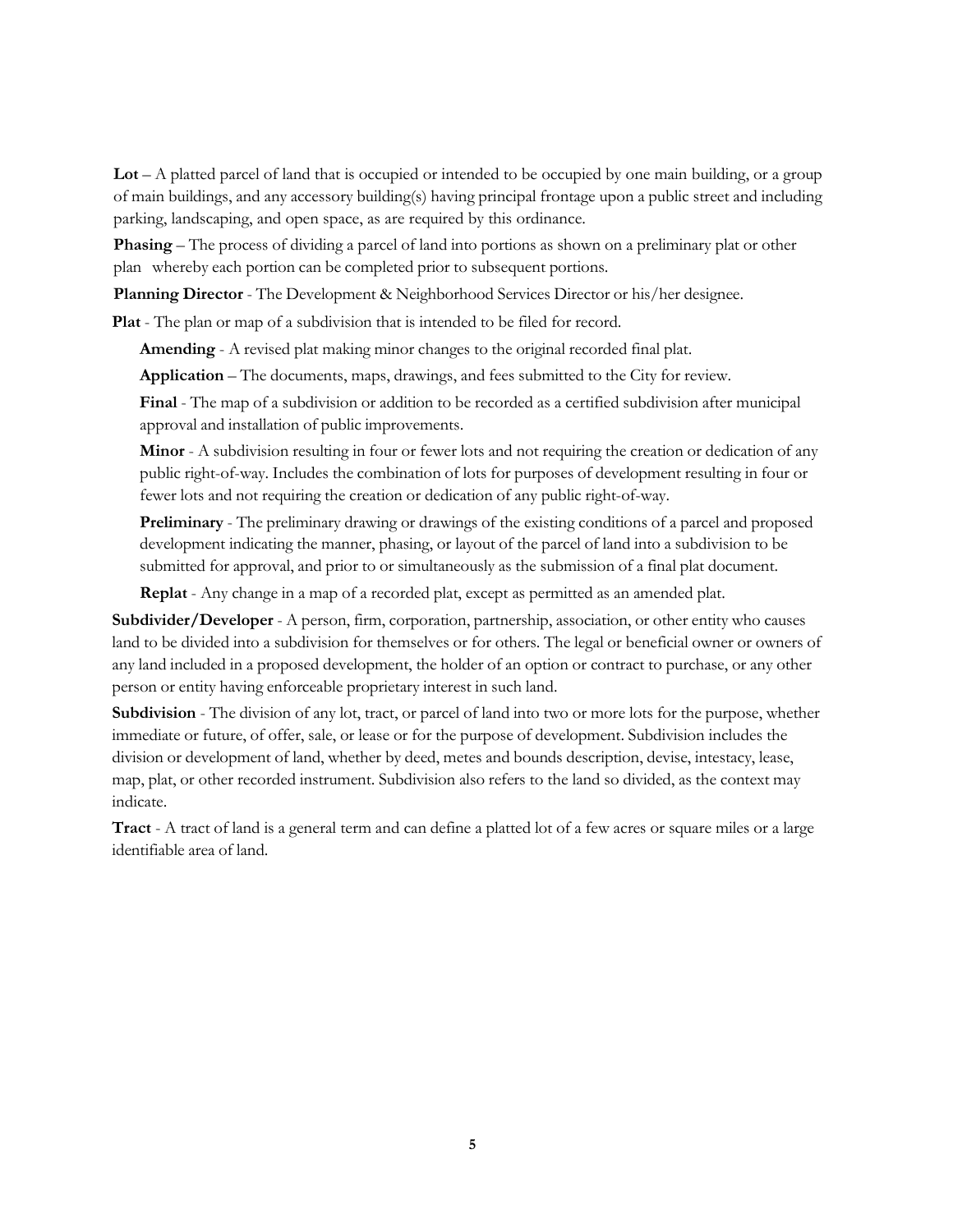# **Chapter 3.** Pre-Application Meeting

Prior to the submission of any plat or subdivision of land, the subdivider/developer shall contact the Development & Neighborhood Services Department to schedule a non-binding pre-application meeting to assist the subdivider/developer to determine:

- (a) Procedure for filing plats.
- (b) Area subject to these requirements and any areas to be excluded from the plat.
- (c) Provision of public utilities. It is the responsibility of the subdivider/developer to extend utilities to and through the development, according to the City's adopted standards.
- (d) General Plan requirements for improvements such as major streets, land use, parks, schools, and public open space.
- (e) Zoning requirements for the property in question and adjacent properties.
- (f) Floodplain: The Planning & Zoning Commission may, upon recommendation of the City Engineer or when it deems necessary for the health, safety, and welfare of the present and future population of the area, prohibit or otherwise restrict the subdivision or development of any portion of the property that lies adjacent to or within the floodplain.
- (g) Stormwater: Generally, the plat will have to meet stormwater standards controlling downstream impacts as outlined in the stormwater criteria and subject to approval by the City Engineer.
- (h) Right-of-way dedication, easements, and street improvements: The arrangement, right of way, character, extent, width, grade, lighting, signage, screening (where applicable) and location and construction of all streets, sidewalks, and pathways shall conform to the City of Weatherford's Thoroughfare Plan and the City's Engineering Design and Construction Manual (EDCM). All new street improvements will be at the subdivider/developer's expense. Existing substandard streets may be required to be improved to current standards.
- (i) Parks and Open Space Dedication: The subdivider/developer is required to pay a park fee for each new residential lot or multifamily dwelling unit prior to certification and filing of final plat. Credit against the total park fee may be approved for dedication of park land or recreation facilities in accordance with the requirements in these regulations.
- (j) Location of mailboxes or cluster box units (CBU) for residential developments.
- (k) The need for studies or detailed analysis that may be required in conjunction with a plat or development, that may include but are not limited to traffic impact analysis, downstream drainage assessment, fire flow analysis, wastewater flow analysis, groundwater availability study, and flood study.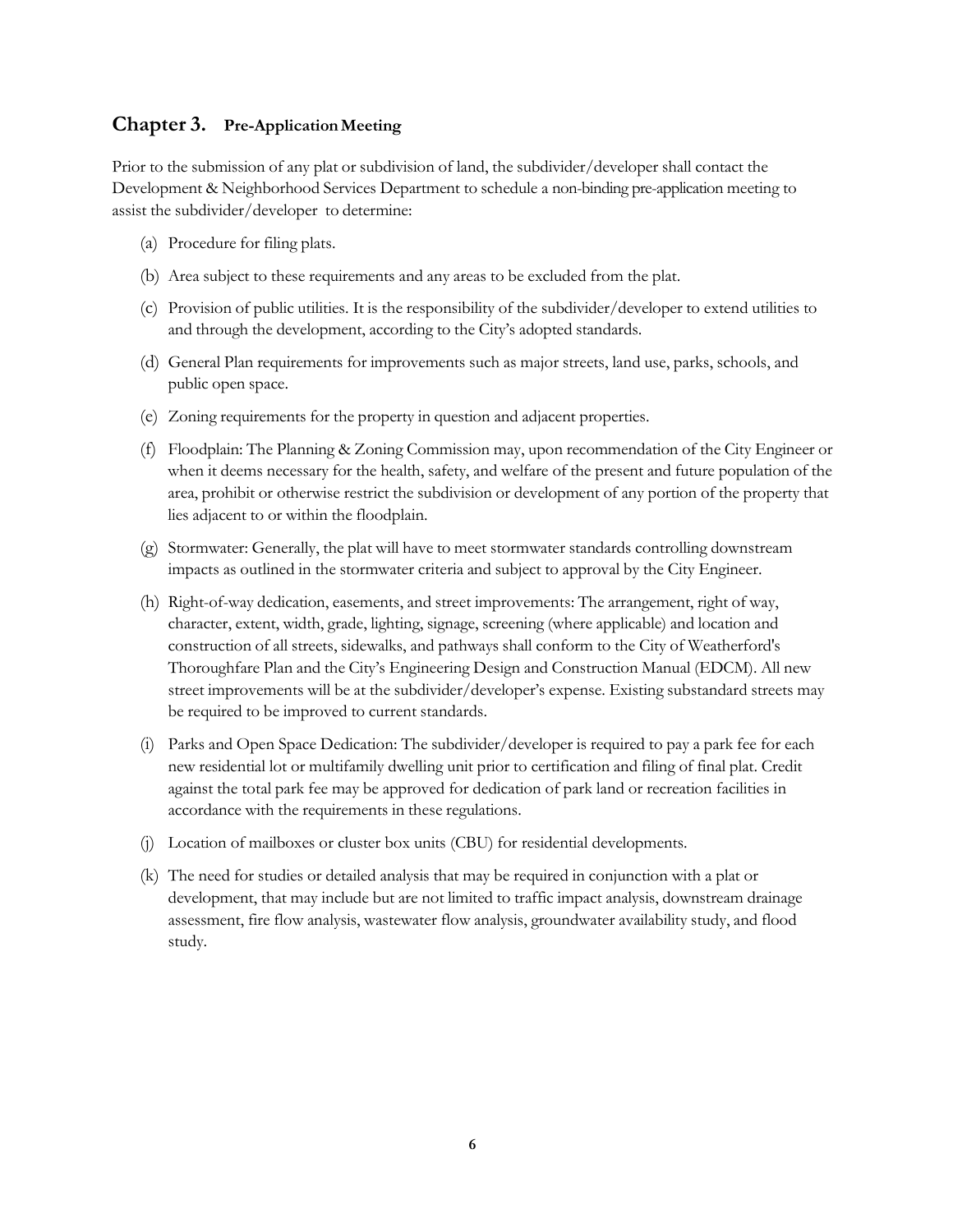# **Chapter 4. Preliminary Plat Approval Procedures**

## <span id="page-9-0"></span>**Sec. 11-4-1. Preliminary Plat Exemption for Minor Plats or Amending Plats**

Minor plats, amending plats, and plats that do not require the creation or modification of public improvements may be exempted from the requirement for a preliminary plat.

## <span id="page-9-1"></span>**Sec. 11-4-2. Preliminary Plat Application**

If, after a pre-application conference, a preliminary plat is required, the subdivider/developer may cause a surveyor and/or engineer to prepare the necessary application, preliminary drawings, fees, and supporting documentation for a preliminary plat submittal.

- (a) A completed application form provided by the office of the Planning Director, supporting documentation, fees, and two paper and one electronic copy in a format acceptable to the Planning Director of preliminary plat drawings shall be submitted to the Planning Director for a completeness review, and subsequent filing with the Planning & Zoning Commission. The completeness review will be completed within ten (10) calendar days.
- (b) Incomplete applications will be returned to the applicant, with a list of deficient items, and shall not be filed with the Planning & Zoning Commission. If an application is resubmitted following a notice of incompleteness, it shall be subject to a completeness review prior to acceptance. The statutory timeline for City action on a plat shall not begin until the application is determined to be complete. An application that is not determined to be complete by the sixtieth  $(60<sup>th</sup>)$  day following initial submittal will be considered void.

## <span id="page-9-2"></span>**Sec. 11-4-3. Contents of preliminary plat drawings to be submitted.**

The following information shall be included on all sheets, or as part of the set of sheets required:

- (a) All sheets shall be drawn to legible scale as determined by the Planning Director with a graphic and written scale on the face of the drawings.
- (b) All horizontal bearings and distances shall have as their basis the State Plane Coordinate System, North American Datum 1983 (NAD 83), Texas North Central Zone 4202. Elevations shall reference the North American Vertical Datum of 1988 (NAVD 88) unless they are referenced to a City benchmark on the same datum.
- (c) A north arrow, a vicinity or general location map, and map symbol legend.
- (d) A title block containing:
	- (1) The description of the plat with:
		- a. The words "Preliminary Plat."
		- b. Previous subdivision information.
		- c. Lot and block listing and, if applicable, phase number(s).
		- d. Number of lots within the subdivision (if more than one [1]), indicating separately the number of lots reserved for purposes other than development (e.g., open space, green space, centralized mail collection location, storm water detention).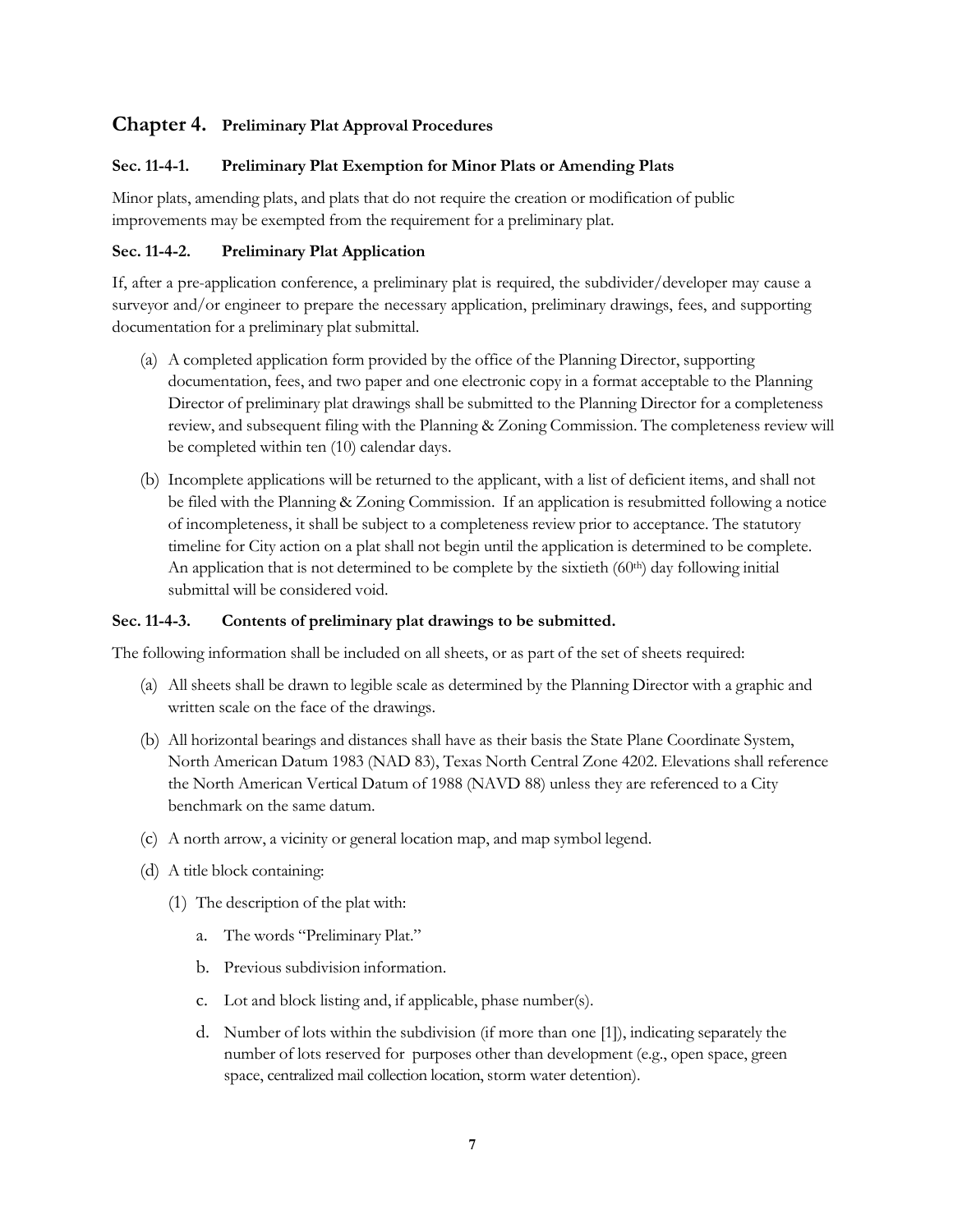- e. Name of the Subdivision, which shall not duplicate or closely match an existing subdivision within Parker County, unless it is a continued phase of a previously filed plat.
- f. Tract description, including total acreage of the subdivision (e.g., "A 43.21 acres tract being a portion of the Robert Jones Survey, Abstract No. 1234, Parker County, Texas.").
- (2) The date the drawing was produced.
- (e) The name, address, and phone number of the surveyor and/or engineer that produced the plat.
- (f) The name, address, and phone number of the subdivider/developer of the property described in the plat.
- (g) A reference to any filed deed restrictions for the subdivision shall be shown on the plat by note.

#### <span id="page-10-0"></span>**Sec. 11-4-4. Preliminary Plat Drawing Sheet 1: Proposed Subdivision**

The following information shall be included, on a single sheet of appropriate size acceptable to the Planning Director, to describe the manner in which the tract is proposed to be subdivided and developed:

- (a) Lots, numbered within the block or entire development, and including the area of each lot.
- (b) Streets, showing the location, width, and names thereof, and showing the relationship of all streets to any projected streets shown on any development plan adopted by the City.
- (c) Location and width of proposed alleys, sidewalks, trails, and pedestrian ways.
- (d) Location and size in acres of proposed parks, playgrounds, centralized mail collection location, school sites, or other special uses of land to be considered for dedication to public use, or to be reserved by deed or covenant for the use of all property owners in the subdivision, and any conditions of such dedication or reservation.
- (e) Location, width, beneficiary, and purpose of any easements.
- (f) Building setback lines with dimensions.
- (g) The general utility plan of sewage collection, water supply, and storm water facilities. (This may be provided on a separate sheet as necessary for legibility.)
- (h) Areas contributing drainage to the proposed subdivision. The information to be submitted shall include the area, slope and type of development in the contributing area. (This may be provided on a separate sheet at appropriate scale as necessary for legibility.)

#### <span id="page-10-1"></span>**Sec. 11-4-5. Preliminary Plat Drawing Sheet 2: Existing Conditions**

The following information shall be included, on a single sheet of appropriate size acceptable to the Planning Director, to describe the manner in which the tract exists currently:

- (a) Names and locations of adjacent subdivisions, lots, rights-of-way/streets, and tracts on or within one hundred twenty-five (125) feet of the subject tract.
- (b) All existing easements located on the subject tract.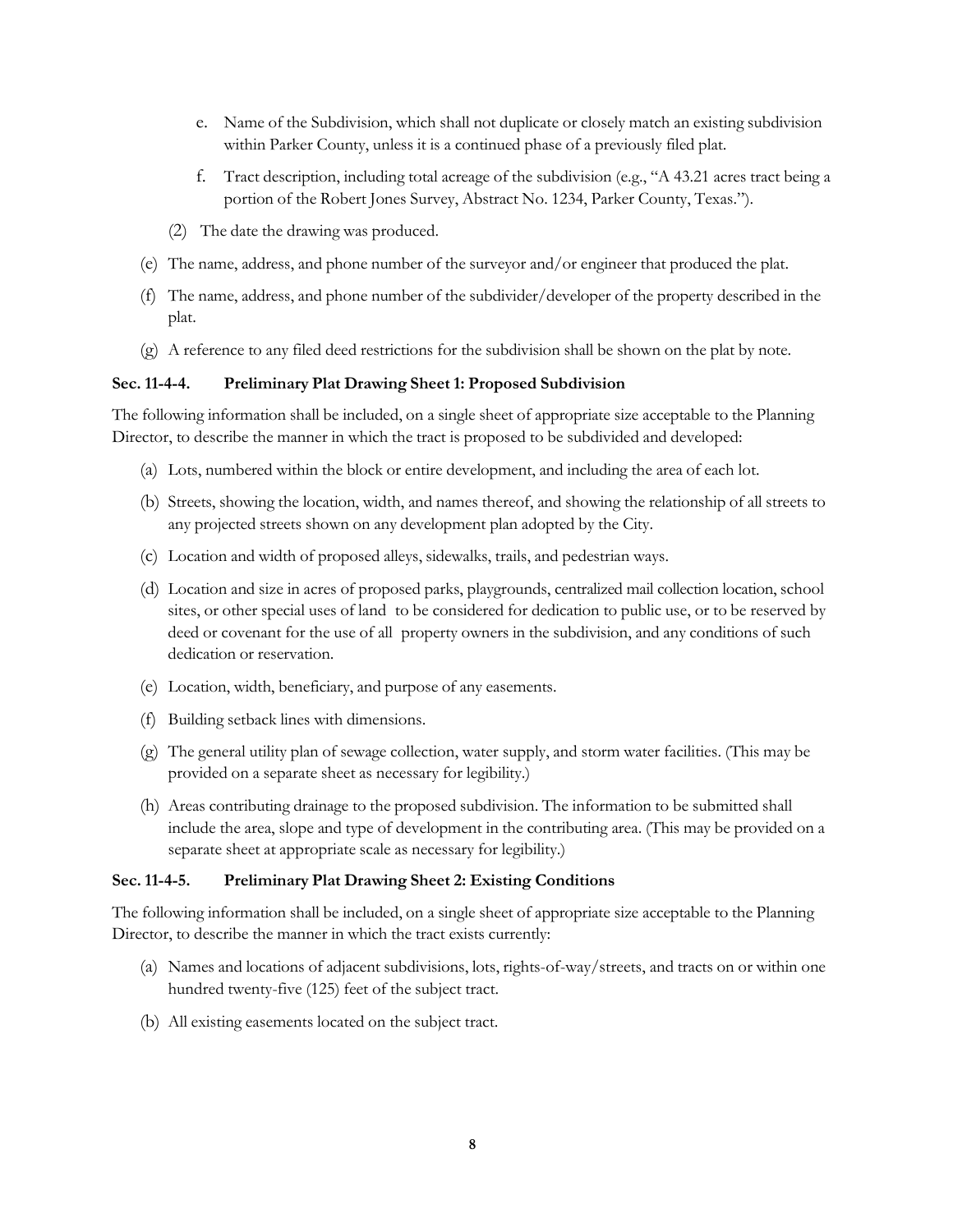- (c) All existing stormwater facilities, wastewater facilities, water facilities, gas mains, communication cables and facilities, electric lines and facilities, culverts, and any other above ground or underground installations within or leading to the tract along with size, features, grades and locations shown.
- (d) Permanent structures and other important features such as survey/abstract lines or jurisdictional lines (City, county, extraterritorial, utility district, emergency services district, etc.).
- (e) Topographical information including contour lines on a basis of not more than two (2') foot intervals.
- (f) Areas in the effective one hundred (100) year floodplain.

#### <span id="page-11-0"></span>**Sec. 11-4-6. Preliminary Plat Supporting Documents**

The following information shall be included with the preliminary plat application, and where practical included on the face of the plat document. Otherwise, separate statements and/or maps shall accompany the preliminary plat.

- (a) A certificate, or other satisfactory evidence proving ownership of the entire tract to be platted.
- (b) A certificate showing that all taxes and special assessments due and payable have been paid in full.
- (c) Proposed deed restrictions.
- (d) A statement of improvements that will be installed by the subdivider/developer and a timeline when such improvements will be completed. This statement shall be of sufficient detail to permit determination of whether such improvements will comply with these Subdivision Regulations, and other applicable statutes, ordinances, and regulations. The City may require the applicant to file a Development Agreement with each phase of the development.

#### <span id="page-11-1"></span>**Sec. 11-4-7. Processing of Preliminary Plat Application for Submittal**

The Planning Director shall accept the complete application with appropriate fees, shall coordinate required City staff and utility review, and shall place the plat on the next Planning & Zoning Commission agenda. The Planning Director and the City Engineer shall review the preliminary plat application as to its conformity with the comprehensive plan, master plans, major street plans, land use plan, and zoning district(s). The Planning Director shall notify affected utility companies and agencies of the proposed plat and provide seven (7) calendar days for their comments or additional requirements to satisfy franchise agreements or intergovernmental agreements.

The Planning Director shall forward the complete submittal with comments in a staff report listing recommended modifications, additions, or alterations of the proposed preliminary plat, as well as a recommendation to the Planning & Zoning Commission. If the recommended modifications, additions, or alterations, are too extensive, typically ten (10) or more comments, or significant contradictions to the subdivision design standards herein or the Zoning Ordinance, the submittal will be recommended for disapproval with reasons.

#### <span id="page-11-2"></span>**Sec. 11-4-8. Planning & Zoning Commission Action on Preliminary Plat Submittal**

Within 30 days after an application for preliminary plat is formally submitted to the City and determined to be complete by the Planning Director, the Planning & Zoning Commission shall approve, approve with conditions, or disapprove such plat. In addition to modifications, additions, or alterations recommended by the Planning Director, the Planning & Zoning Commission may attach such conditions to the approval of an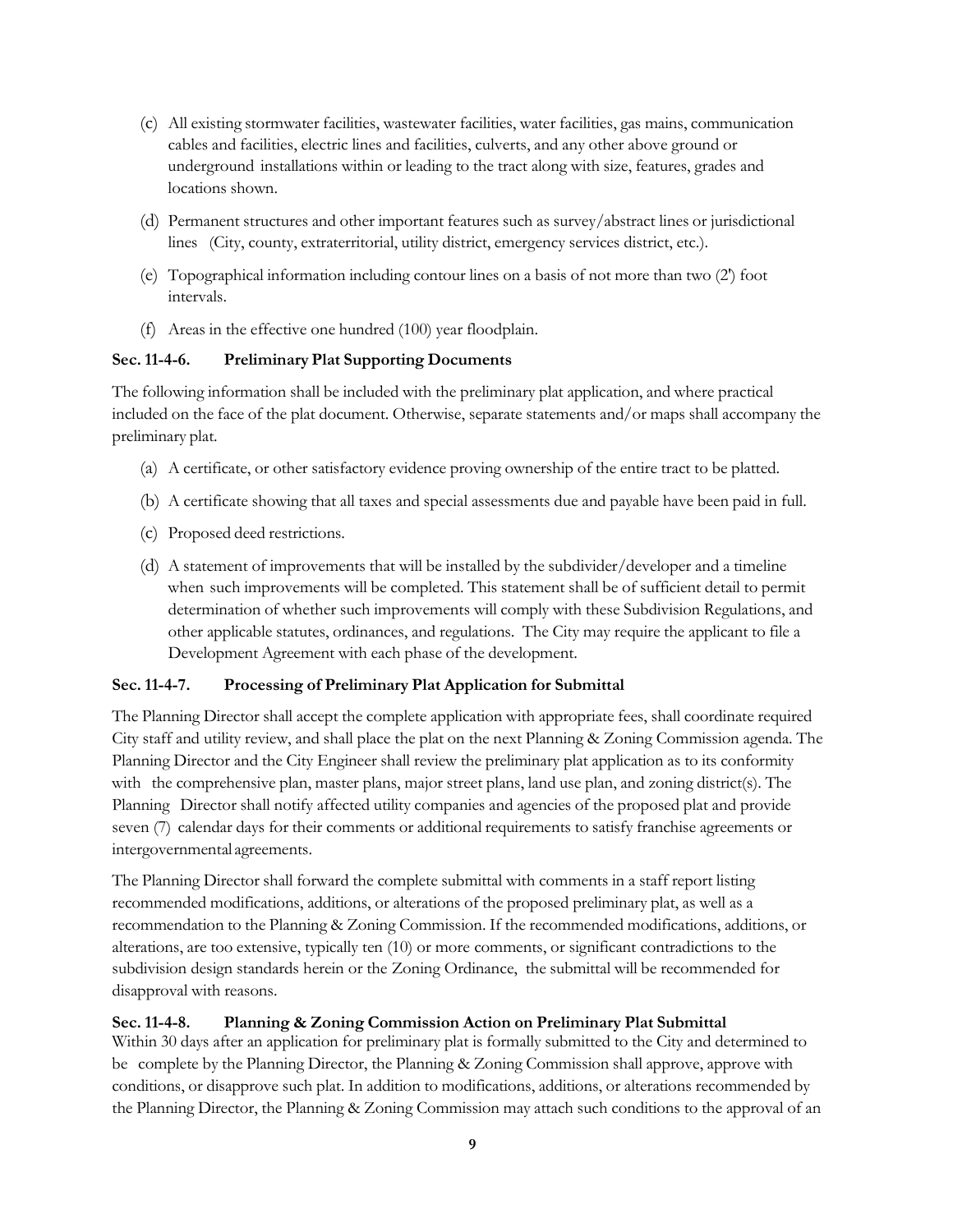application as are reasonably necessary to ensure compliance with this Subdivision Ordinance and the Comprehensive/General Plan and other adopted plans of the City of Weatherford.

# <span id="page-12-0"></span>**Sec. 11-4-9. City Council Action on Preliminary Plat Submittal**

Within 30 days following action by the Planning & Zoning Commission, the City Council shall approve, approve with conditions, or disapprove the plat as forwarded by the Planning & Zoning Commission.

# <span id="page-12-1"></span>**Sec.11-4-10. Effect of Approval of a Preliminary Plat**

Approval of a preliminary plat shall be deemed an expression of approval, subject to any required conditions, and authorizes the applicant to proceed with the preparation of a final plat and the preparation of detailed construction plans required for improvements and utilities. Approval of a preliminary plat shall not be construed as approval or acceptance of the subsequent final plat nor of any public improvements or dedications.

# **Sec.11-4-11. Expiration of Preliminary Plat**

Approval or conditional approval of a preliminary plat shall be effective for two years from the date the plat receives approval by the City Council. A final plat must be applied for prior to the expiration of the approval of the preliminary plat by the City Council. A final plat shall not be recorded until the final approved copy of the preliminary plat is on file with the City. If the plat has not been granted an extension by the City Council, the preliminary plat shall expire and shall be null and void. The City Council may, upon the application of the subdivider/developer, extend the approval for up to an additional one year if the plat has not expired.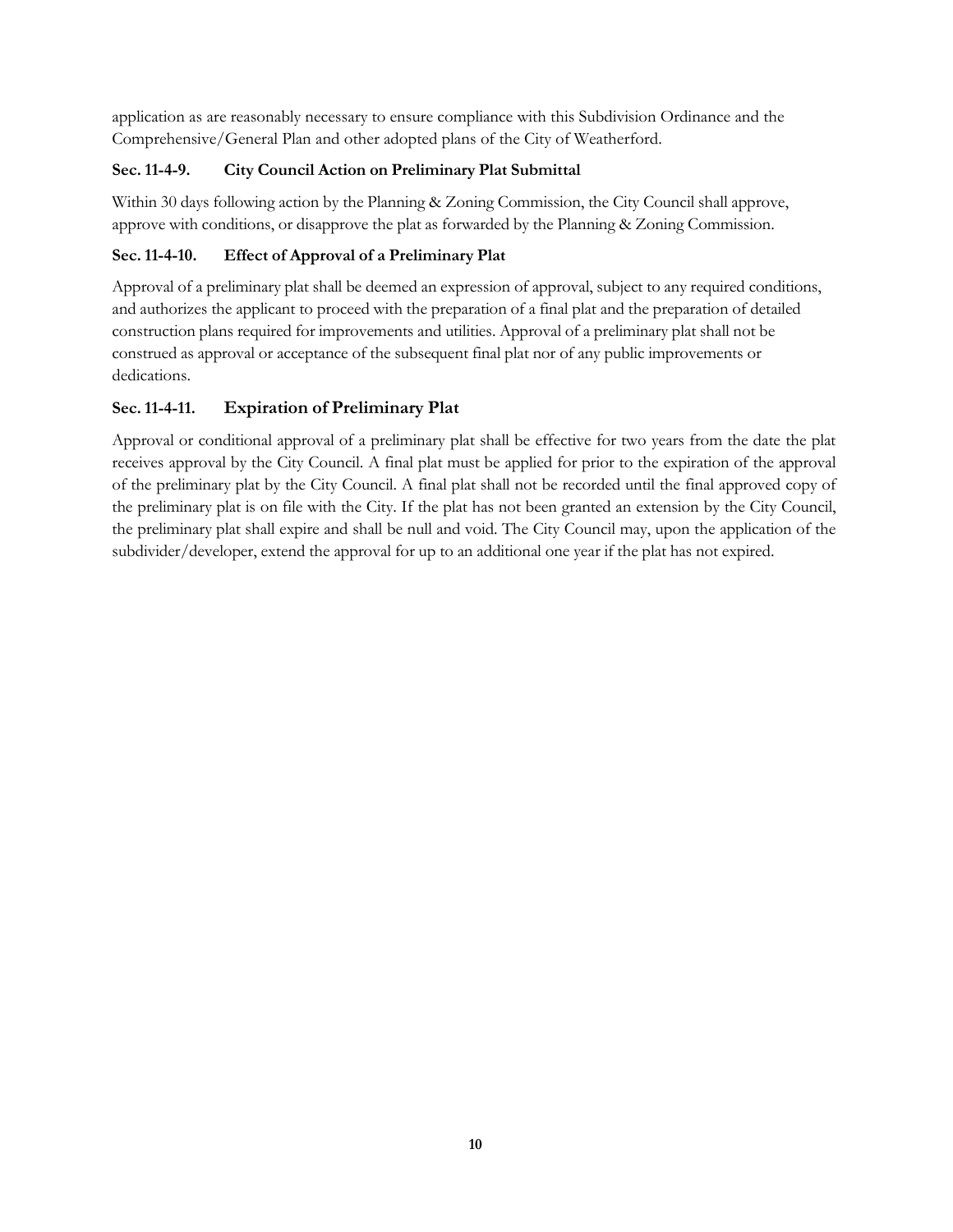# **Chapter 5. Final Plat Approval Procedures**

#### **Sec. 11-5-1. Final Plat Application**

If, after a pre-application meeting, a preliminary plat is not required or a preliminary plat has been approved, the subdivider/developer shall cause a surveyor and/or engineer to prepare the necessary application, final drawings, fees, and supporting documentation for a final plat submittal.

- (a) A completed application form provided by the office of the Planning Director, supporting documentation, fees, and two paper and one electronic copy in a format acceptable to the Planning Director of final plat drawings shall be submitted to the Planning Director for a completeness review, and subsequent filing with the Planning & Zoning Commission. The completeness review will be completed within ten  $(10)$  calendar days.
- (b) Incomplete applications will be returned to the applicant, with a list of deficient items, and shall not be filed with the Planning & Zoning Commission. If an application is resubmitted following a notice of incompleteness, it shall be subject to a completeness review prior to acceptance. The statutory timeline for City action on a plat shall not begin until the application is determined to be complete. An application that is not determined to be complete by the sixtieth  $(60<sup>th</sup>)$  day following initial submittal will be considered void.
- (c) A final plat application may be submitted simultaneously with a preliminary plat application.

# <span id="page-13-0"></span>**Sec. 11-5-2. Final Plat Submittal Requirements**

The final plat shall include the following information on all sheets, or as part of the set of sheets required. The final plat shall exclude any additional information (e.g., physical features of or on the land) not required by items (a) through (p) below:

- (a) All information shall be drawn on ARCH C, 18 in. x 24 in., size sheets with a three-quarters of an inch (0.75 in.) margin.
- (b) All horizontal bearings and distances shall have as their basis the State Plane Coordinate System, North American Datum 1983 (NAD 83), Texas North Central Zone 4202. Elevations shall reference the North American Vertical Datum of 1988 (NAVD 88) unless they are referenced to a City benchmark on the same datum.
- (c) A space of approximately two and three-quarters of an inch by four and one-quarter of an inch in dimension shall remain unobstructed on the sheet that contains the owner's dedication and approval certificates to allow for placement of the county clerk's recording information.
- (d) All sheets shall contain their sequential sheet number (if more than one sheet) and total number of sheets (e.g., "2 of 4").
- (e) All sheets shall be drawn to scale, one (1) inch equals one hundred (100) feet, with a graphic and written scale on the face of the drawings. A scale of no smaller than one (1) inch equals two (200) hundred feet may be used when necessary to minimize the total number of sheets.
- (f) If more than one sheet is necessary to accommodate the entire area at the required scale, an index sheet showing the entire subdivision at an appropriate scale shall be attached to the plat.
- (g) A north arrow, a vicinity or general location map, and map symbol legend.
- (h) A title block containing: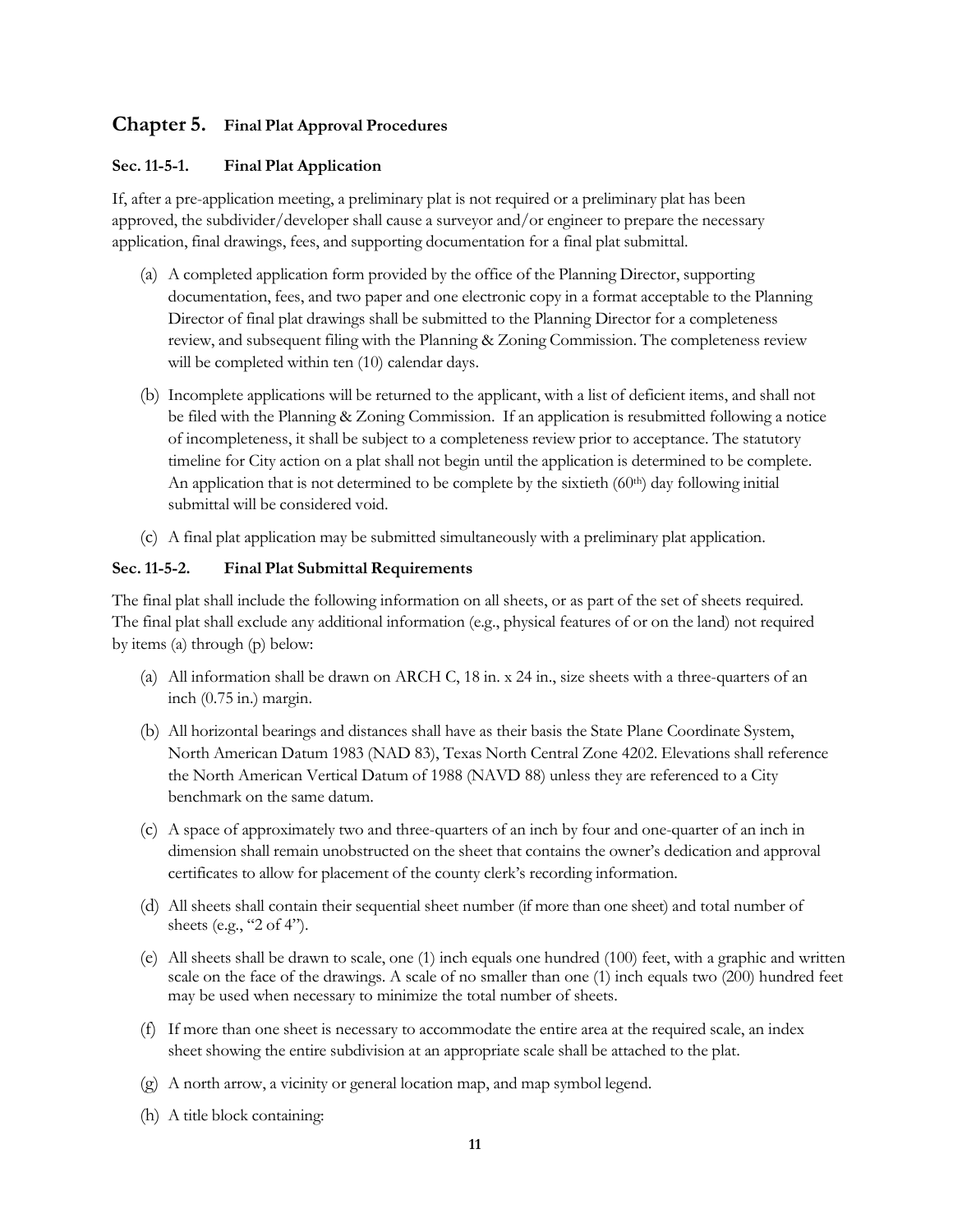- (1) The description of the plat (e.g., Final, Amending, Replat) with:
	- a. Previous subdivision information if an amending or replat.
	- b. Lot and block listing and, if applicable, phase number(s).
	- c. Number of lots within the subdivision (if more than one [1]), indicating separately the number of lots reserved for purposes other than development (e.g., open space, green space, centralized mail collection location, storm water detention).
	- d. Name of the Subdivision, which shall not duplicate or closely match an existing subdivision within Parker County, unless it is a continued phase of a previously filed plat.
	- e. Tract description, including total acreage of the subdivision (i.e., "A 43.21 acres tract being a portion of the Robert Jones Survey, Abstract No. 1234, Parker County, Texas.").
- (2) The date the drawing was produced.
- (i) The name, address, and phone number of the surveyor and/or engineer that produced the plat.
- (j) The name, address, and phone number of the subdivider/developer of the property described in the plat.
- (k) The location of the boundary lines of the subdivision, a description of the subdivision by metes and bounds, a reference locating the subdivision with respect to a corner of the survey or tract or an original corner of the original survey of which it is a part.
- (l) The exact location, area (in square feet), dimensions (in linear feet), and number of all lots within the subdivision, clearly indicating parks and other public areas or special-purpose reservations.
- (m) The exact location, description and name of all proposed right-of-way, and easements within the subdivision with accurate dimensions, centerlines, bearing or deflecting angles with radii, area, and central angles, degree of curvature, tangent distance and length of all curves where appropriate to reproduce the plat on the ground. A note shall be included on the plat stating that all pre-existing easements and/or dedications have been vacated or incorporated into the creation of this plat.
- (n) The location and type of all monuments found or set as required by the City of Weatherford Engineering Design and Construction Manual.
- (o) A note indicating the flood zones for the subdivision as provided by the FEMA Flood Insurance Rate Map and, if applicable, the limits of any areas within the 100-year flood plain.
- (p) A reference to any filed deed restrictions for the subdivision shall be shown on the plat by note.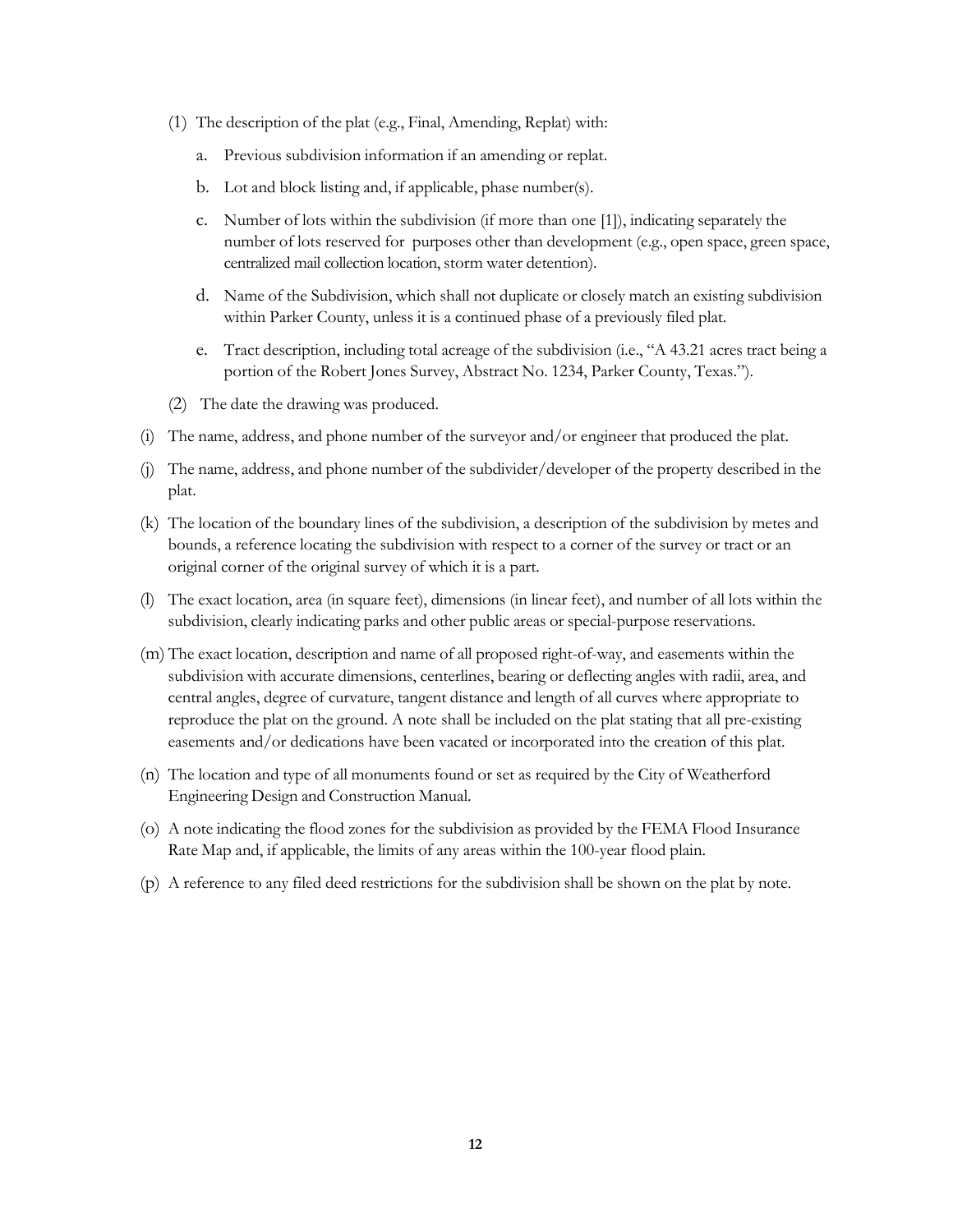- (q) The following certificates, or a substantially similar certificate for each:
	- (1) Owner's Dedication (one required for each owner of record).

| State of Texas                                                                                                                                                                                                                                                                                                                                                                                                                             | S |   |  |  |               |
|--------------------------------------------------------------------------------------------------------------------------------------------------------------------------------------------------------------------------------------------------------------------------------------------------------------------------------------------------------------------------------------------------------------------------------------------|---|---|--|--|---------------|
| County of Parker                                                                                                                                                                                                                                                                                                                                                                                                                           | S |   |  |  |               |
|                                                                                                                                                                                                                                                                                                                                                                                                                                            |   |   |  |  |               |
| I (we), the undersigned, owner(s) of the land shown on this plat, and designated herein as the<br>subdivision to the City of Weatherford, Texas, or to its extraterritorial jurisdiction, and<br>whose name is subscribed hereto, hereby dedicate to the use of the public forever all streets, alleys, parks,<br>water courses, drains, easements and public places thereon shown for the purpose and consideration<br>therein expressed. |   |   |  |  |               |
| This plat approved subject to all platting ordinances, rules, regulations, and resolutions of the City of<br>Weatherford, Parker County, Texas.                                                                                                                                                                                                                                                                                            |   |   |  |  |               |
| Owner                                                                                                                                                                                                                                                                                                                                                                                                                                      |   |   |  |  |               |
| <b>State of Texas</b>                                                                                                                                                                                                                                                                                                                                                                                                                      |   | S |  |  |               |
|                                                                                                                                                                                                                                                                                                                                                                                                                                            |   | S |  |  |               |
| Before me, the undersigned authority, a notary public in and for the state of _____________, on this<br>day personally appeared__________________, known to me to be the person whose name is subscribed to<br>the above and foregoing instrument, and acknowledged to me that they executed the same for the purpose<br>and considerations therein expressed.                                                                             |   |   |  |  |               |
|                                                                                                                                                                                                                                                                                                                                                                                                                                            |   |   |  |  |               |
| Notary Public in and for the state of                                                                                                                                                                                                                                                                                                                                                                                                      |   |   |  |  | {Notary Seal} |

(2) Certificate of responsible Surveyor, attesting to the plat document completeness and its accuracy.

I, the undersigned, a registered professional land surveyor in the State of Texas, hereby certify that this plat is true and correct and was prepared from an actual survey of the property made under my supervision.

Registered Professional Land Surveyor {Surveyor Seal}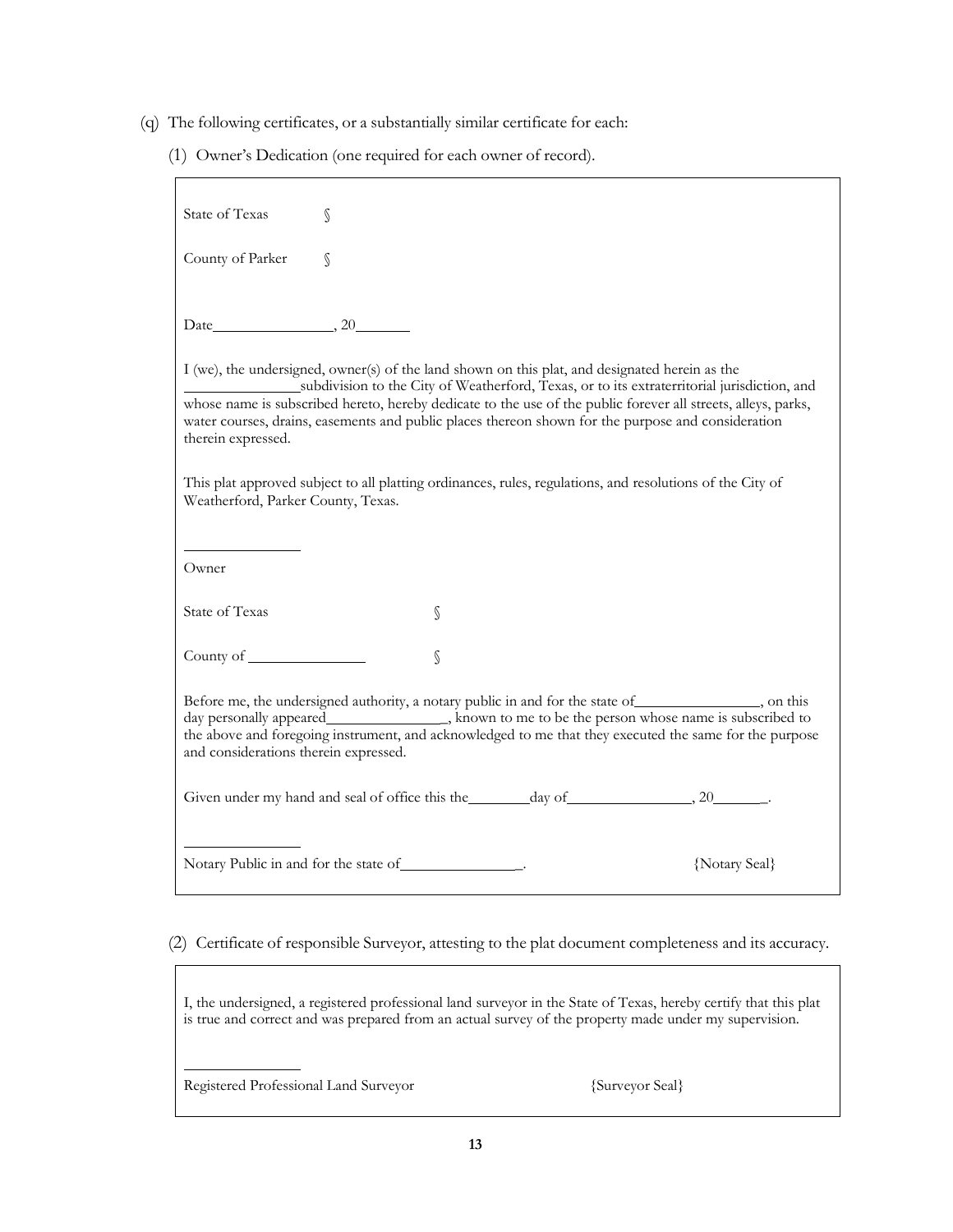(3) Approval by the Planning & Zoning Commission

This plat has been submitted to and considered by the Planning & Zoning Commission of the City of Weatherford, Texas, and is hereby approved by such Commission and passed to the City Council for its consideration for approval.

Dated this the day of  $\frac{1}{2}$ , 20  $\frac{1}{2}$ .

By:

Chairman

ATTEST:

Secretary

(4) Approval by City Council.

| is hereby approved by such City Council. |                                 | This plat has been submitted to and considered by the City Council of the City of Weatherford, Texas, and |
|------------------------------------------|---------------------------------|-----------------------------------------------------------------------------------------------------------|
|                                          | Dated this the day of 30 and 20 |                                                                                                           |
| $\mathbf{B} \mathbf{y}$ :<br>Mayor       |                                 |                                                                                                           |
| ATTEST:                                  |                                 |                                                                                                           |
| Secretary                                |                                 |                                                                                                           |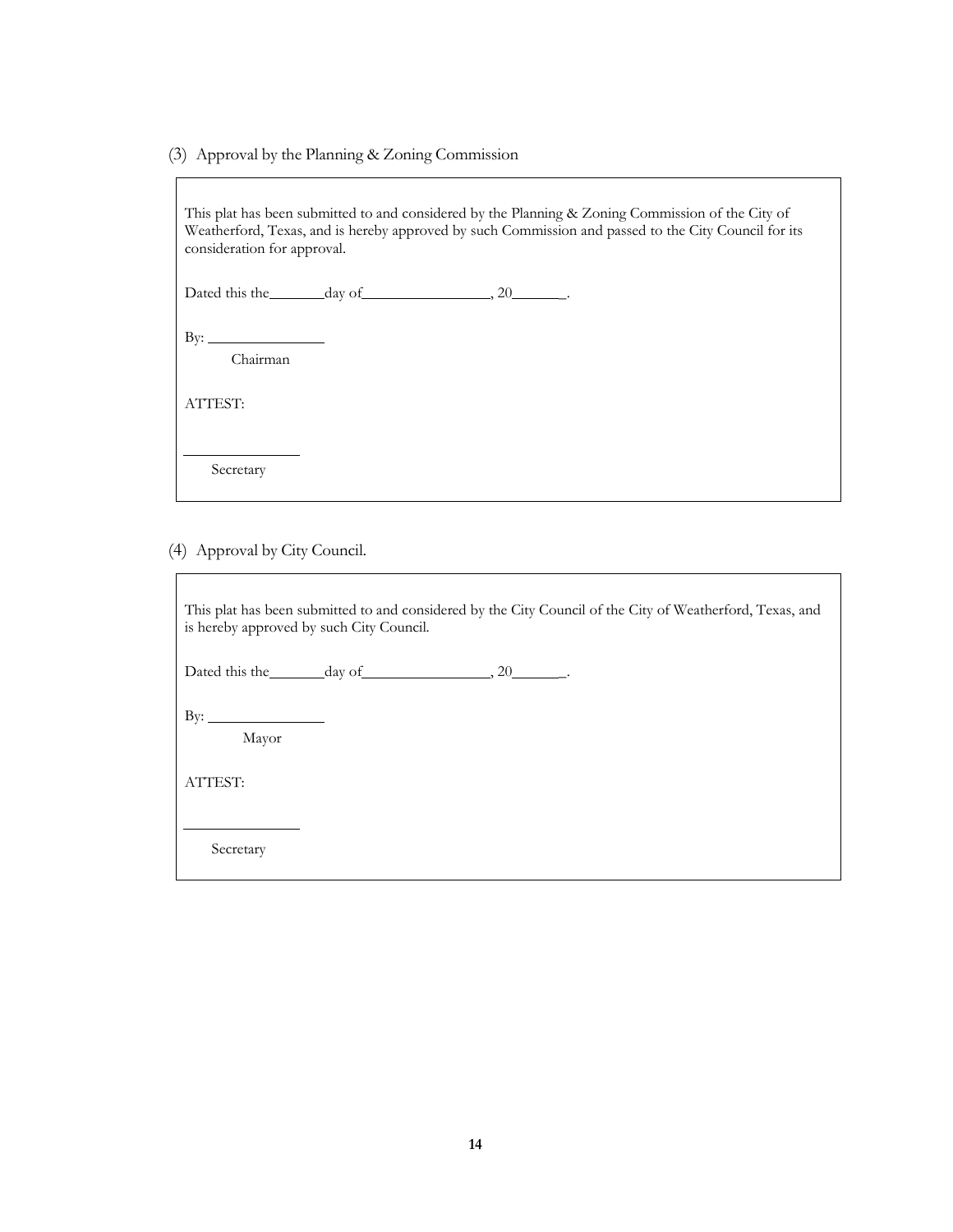(5) Approval by the Development & Neighborhood Services Department (in lieu of Commission/Council) for Minor Plats.

This plat has been submitted to and considered by the Development & Neighborhood Services Department of the City of Weatherford, Texas as delegated by the City Council, and is hereby approved by such Department.

Dated this the day of  $\frac{1}{2}$ , 20  $\frac{20}{1}$ .

By:

Development & Neighborhood Services Staff

ATTEST:

Development & Neighborhood Services Staff

#### <span id="page-17-0"></span>**Sec. 11-5-3. Final Plat Supporting Documents**

The following additional data shall be submitted with the final plat if requested by Staff, the

Planning & Zoning Commission, or the City Council:

- (a) A certificate, or other satisfactory evidence proving ownership of the entire tract to be platted.
- (b) A certificate showing that all taxes and special assessments due and payable have been paid in full.
- (c) A copy of any deed restrictions applicable to the subdivision.
- (d) A copy of homeowner's association or owner's agreement verifying ownership and maintenance responsibility for any open space tracts or other land owned in common and any storm water facilities, screening walls, or other private infrastructure.
- (e) A signed letter from the Weatherford Post Office stating that they accept the proposed location and placement of cluster box units (when required for residential development).
- (f) A Development Agreement may be required as a condition of final plat approval depending on the complexity of the project, dedications, financing, utility requirements, phasing, or other conditions.

#### <span id="page-17-1"></span>**Sec. 11-5-4. Processing of Final Plat Application for Submittal**

- (a) The Planning Director shall accept the complete application with appropriate fees, shall coordinate required City staff and utility review, and place the plat on the next Planning & Zoning Commission agenda that allows for proper notification.
- (b) The Planning Director and the City Engineer shall check the final plat application as to its conformity with the prior preliminary plat submittal and any conditions required. Note that at the discretion of the Planning Director and City Engineer the final plat submittal may vary by up to ten percent (10%) from the approved preliminary plat without requiring the resubmittal of a revised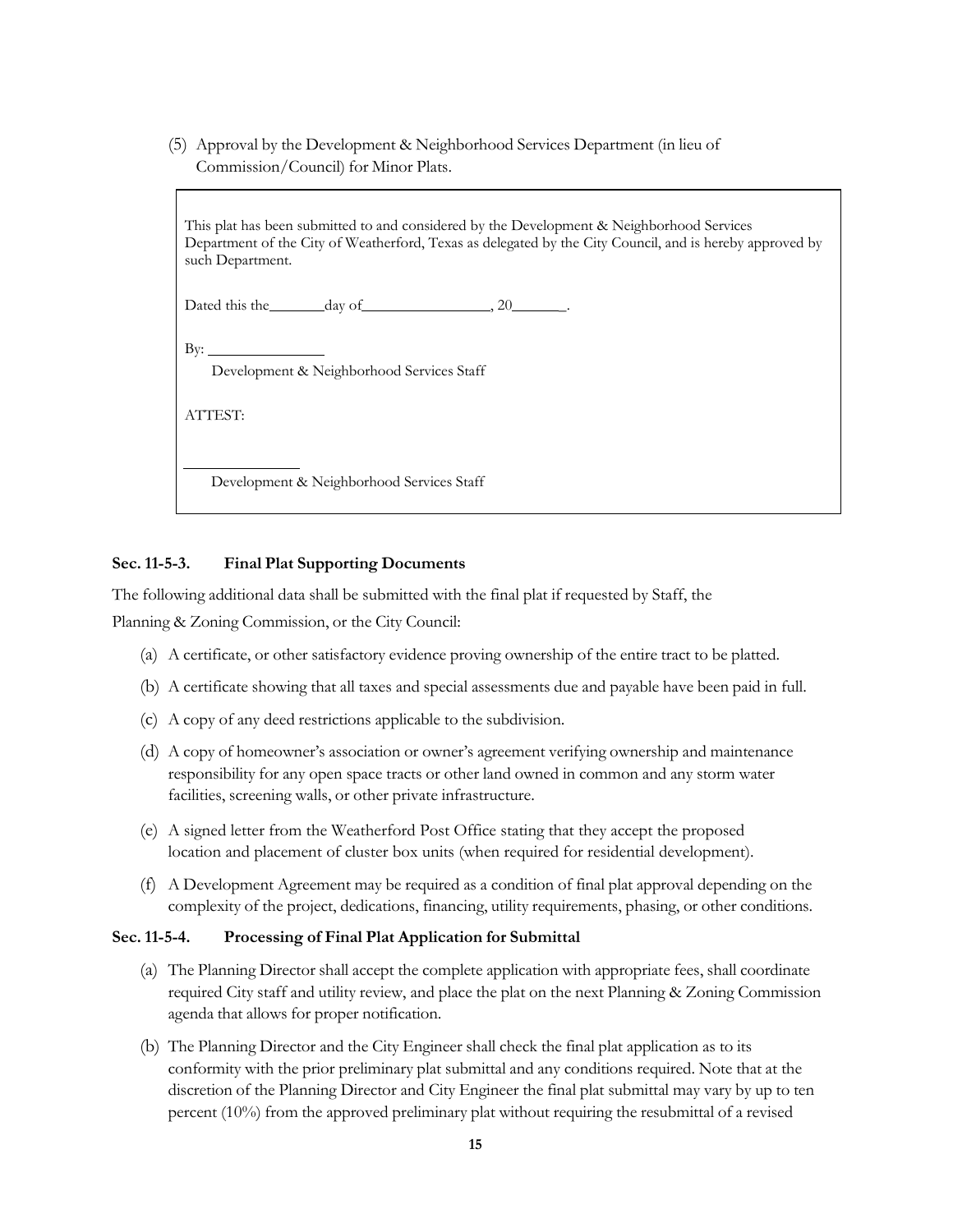preliminary plat.

- (c) If a preliminary plat was not required, such as for a minor plat, the plat shall be reviewed for conformity with existing master plans, major street plans, land use plan, and zoning districts. The Planning Director shall notify affected utility companies and agencies of the proposed plat and provide seven (7) calendar days for their comments or additional requirements to satisfy franchise agreements or intergovernmental agreements.
- (d) The Planning Director shall forward the complete submittal with comments and a staff report listing recommended modifications, additions, or alterations of the proposed final plat, as well as a recommendation for approval, or approval with conditions to the Planning & Zoning Commission or delegated approval authority. If the recommended modifications, additions, or alterations are too extensive, typically ten (10) or more comments, or significant contradictions to the subdivision design standards herein or the Zoning Ordinance, the submittal will be recommended for disapproval with reasons.

# <span id="page-18-0"></span>**Sec. 11-5-5. Action on a Minor Plat**

Within 30 days after the minor plat is formally submitted to the City through a complete application, the approval authority shall approve, approve with conditions, or recommend for disapproval such plat. If a plat is recommended for disapproval it will be forwarded to the Planning & Zoning Commission for action.

# <span id="page-18-1"></span>**Sec. 11-5-6. Planning & Zoning Commission Action on Final Plat Submittal**

Within 30 days after the final plat is formally submitted to the City through a complete application, the Planning & Zoning Commission shall approve, approve with conditions, or disapprove such plat.

# <span id="page-18-2"></span>**Sec. 11-5-7. City Council Action on Final Plat Submittal**

Within 30 days following approval by action or by inaction the Planning & Zoning Commission, the City Council shall approve, approve with conditions, or disapprove the plat as forwarded by the Planning & Zoning Commission.

# <span id="page-18-3"></span>**Sec. 11-5-8. Effect of Approval of a Final Plat**

Approval of a final plat shall be deemed an expression of approval, subject to any required conditions, of the final plat document as an acceptable form for recording in the public record. The approval of a plat is not considered an acceptance of any proposed dedication or improvement by the City.

- (a) Approval or conditional approval of a final plat shall be effective for two years from the date the plat receives final approval. If the plat has not been certified and recorded within two years, nor granted an extension, the plat shall expire and shall be null and void.
- (b) If no development has occurred which would affect the proposed plat, after two years of effective approval the City Council may, upon the application of the subdivider/developer, extend the approval for up to an additional two years.

#### <span id="page-18-4"></span>**Sec. 11-5-9. Certification and Recording of a Final Plat**

Following final plat approval, the subdivider/developer shall provide to the Planning Director:

- (a) Original signature copy of the final plat on polyester film material suitable for filing.
- (b) Original tax certificate(s) from each taxing unit with jurisdiction of the real property indicating that no delinquent ad valorem taxes are owed on the real property. Note that certificates more than thirty days old may not be accepted for filing by the county clerk's office.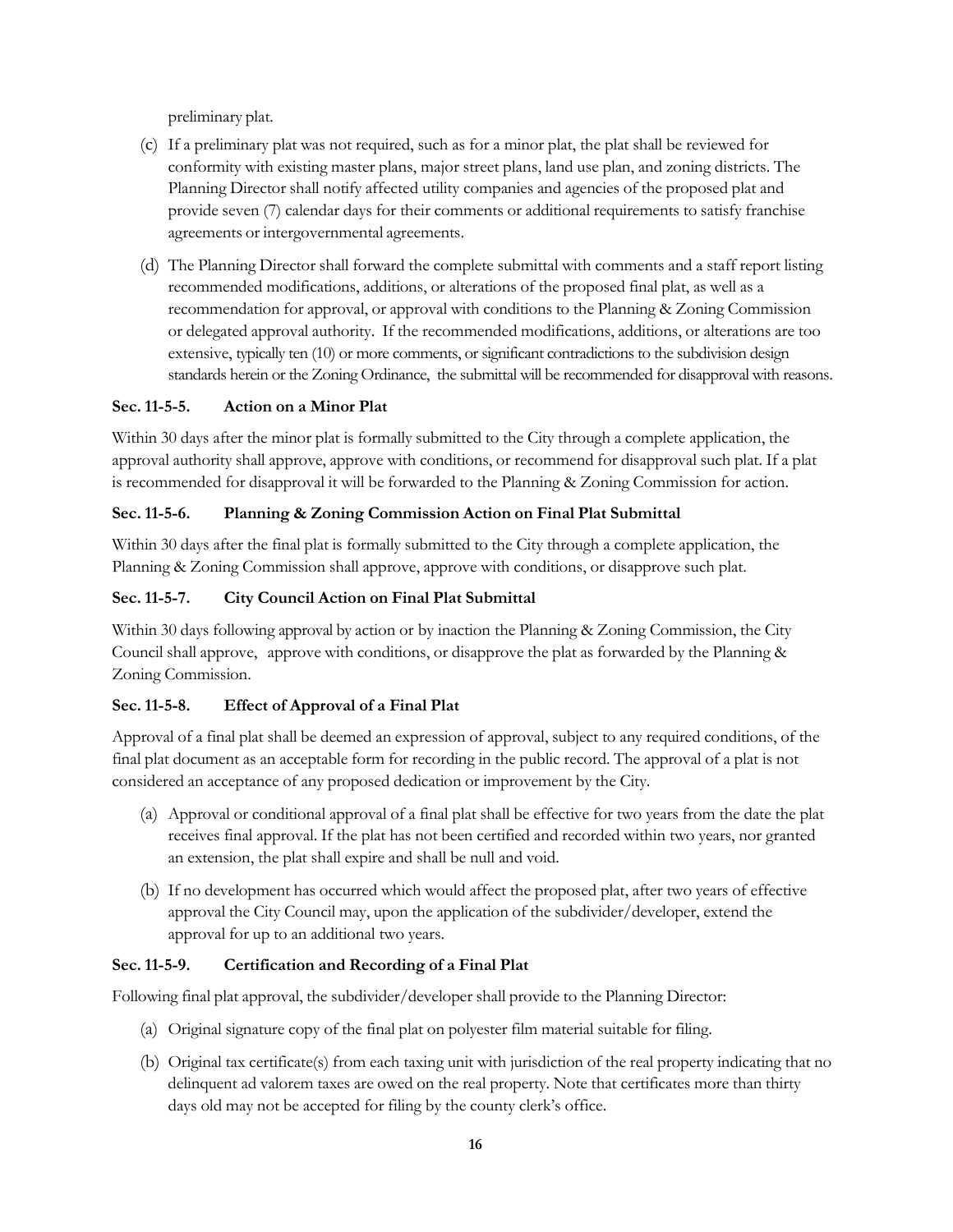- (c) If the final plat involves the dedication, installation, or modification of public improvements any combination of the following documents shall, in a form acceptable to the City Attorney, be provided to the Planning Director prior to certification.
	- (1) Official letters of acceptance and completion for any municipal public improvements.
	- (2) Surety in the form of a bond, deposit of cash, a letter of credit issued by a federally insured financial institution, or other acceptable financial guarantee in an amount determined by the City to be adequate to ensure the proper construction or installation of the public improvements remaining to service the subdivision.
	- (3) An executed development agreement that has been filed with the City, if applicable.
- (d) A letter sealed by the surveyor confirming that all required markers and monuments have been set by the surveyor and are placed according to the standards provided in the City of Weatherford Engineering Design and Construction Manual.
- (e) For residential development, payment of all park fees and/or documentation of acceptance of park land or other dedication to meet the requirements of Sec. 11-6-7 below.
- (f) The Planning Director and the City Engineer shall ensure that all conditions of approval and required documentation have been satisfied prior to certification by the authority responsible for approval of the final plat.
- (g) Upon certification of the final plat the Planning Director shall have the plat recorded with the County Clerk's Office.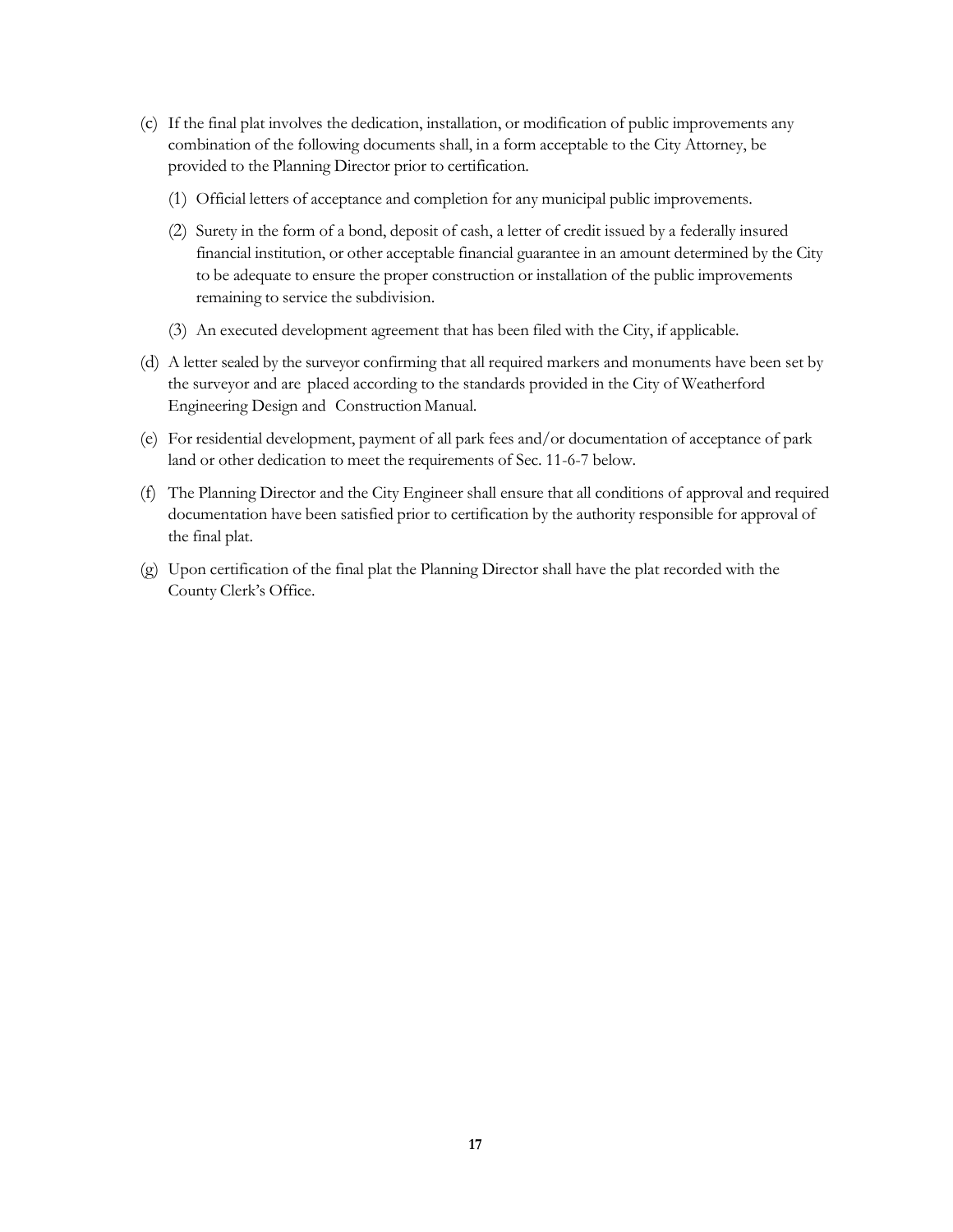# **Chapter 6. Subdivision Design Standards**

#### **Sec. 11-6-1. Lots and Blocks.**

Proposed lots and blocks within a subdivision shall meet the following requirements.

- (a) Lots shall conform to the minimum requirements of the established zoning district, if located within the City's corporate limits. Corner lots in the R-1, SF 7.5, and SF 8.5 shall be 15 feet wider than the minimum lot width of the established zoning district.
- (b) Irregularly shaped lots shall have sufficient width at the building line to meet the lot width and frontage requirements of the applicable zoning district and shall provide a reasonable building pad without encroachment into any setbacks or easements. In general, triangular, severely elongated or tapered, flag or panhandle lots shall be avoided. The Planning Director may recommend disapproval of, and the Planning & Zoning Commission and City Council may disapprove, any lot which is an obvious attempt to circumvent the purpose of lot configuration, lot width, zoning district, or other development minimums or standards, or which is so oddly shaped as to detract from the existing or future conditions or prospective lot layout or surrounding properties.
- (c) Double frontage lots shall be avoided, except where they may be essential to provide separation of residential development from arterial streets or to overcome a specific disadvantage imposed by topography or other factors.
- (d) Reserve strips controlling access to streets are prohibited except where required by the City Engineer and Planning Director.
- (e) To the greatest extent possible, the number of lots fronting along residential collector streets shall be minimized in order to ensure adequate traffic safety and efficiency.
- (f) Block lengths shall typically range from 400 feet to 1,600 feet.

#### <span id="page-20-0"></span>**Sec. 11-6-2. Right-of-way.**

Right-of-way shall be dedicated in order to provide for streets, sidewalks, pathways, and other required public facilities and shall be configured in accordance with the following standards:

- (a) The right-of-way for a City of Weatherford street shall be a minimum of fifty (50) feet and a maximum of one hundred twenty (120) feet. The right-of-way for an alley shall be a minimum of fifteen (15) feet or as otherwise determined by the City Engineer and Planning Director.
- (b) Minimum right-of-way shall be determined based upon the street classification. Classification of a street shall be determined by reference to the Comprehensive/General plan and the Thoroughfare Plan; or, if the classification is not designated on any such document, the City Engineer shall determine the street classification by reference to existing or planned land uses of abutting properties and the Comprehensive/General Plan, the Thoroughfare Plan, and, when required, the Traffic Impact Analysis.
- (c) Right-of-way dedication for perimeter streets shall be equal to one-half  $(1/2)$  of the total right-of-way requirements established for such street classification. In some instances, more than half of the required width shall be required when a half street is impractical or unsafe and depending upon the actual or proposed alignment of the street, such as in the case of a curved street, as may be required by the City Engineer.
- (d) Where the property lies on both sides of the proposed public street or existing street, the right-ofway dedication shall be equal to the amount set forth in the aforementioned documents or as determined by the City Engineer and Planning Director.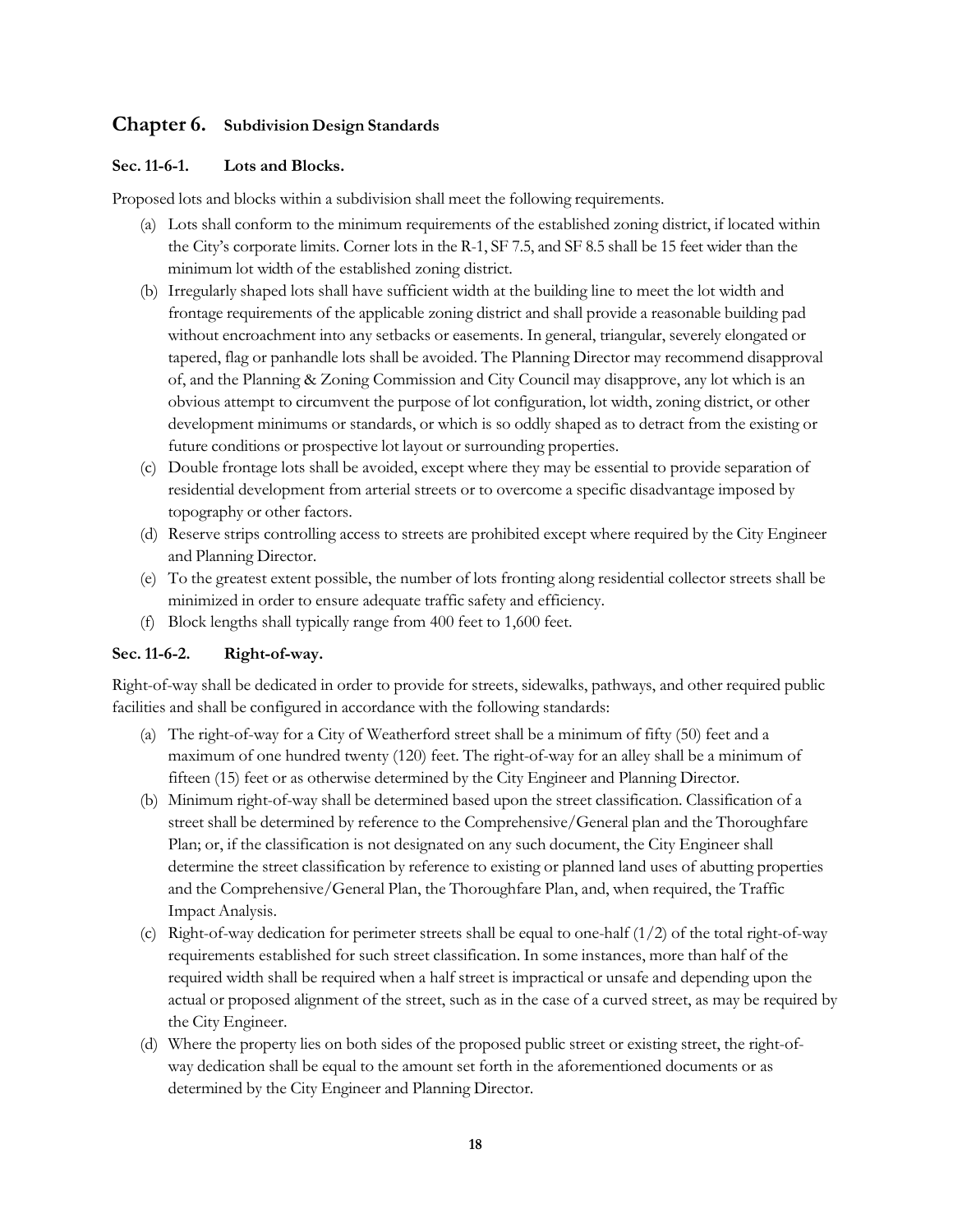#### <span id="page-21-0"></span>**Sec. 11-6-3. Streets.**

The arrangement, character, extent, width, grade, lighting, signage, screening (where applicable), location and construction of all streets, sidewalks, and pathways shall conform to the City of Weatherford Thoroughfare Plan and the City's Engineering Design and Construction Manual (EDCM). Where the subdivision or any lot therein abuts a state or county highway, road, or right-of-way, additional standards or review may apply. Subdivisions shall be supported by a street network having adequate capacity, ingress/egress, and circulation. The subdivider/developer shall be responsible for the cost of street improvements to serve the development, subject to the City's cost participation policies on oversized facilities.

The City Engineer and Planning Director may recommend disapproval of any street layout which will not provide for the safe and efficient configuration of streets, sidewalks, and pathways in accordance with all applicable plans, design standards, and the following requirements:

- (a) For single-family developments, a minimum of two (2) public access points to a public street are required; however, developments with thirty (30) or fewer lots may request a variance from the minimum two (2) access points from the City Engineer and Planning Director. The two (2) required access points or roads shall be placed a distance apart equal to not less than one half of the length of the maximum overall diagonal dimension of the property or area to be served, measured in a straight line between access points. For subdivisions with multiple phases, the area to be served means each final plat.
- (b) Residential collector streets and local streets shall be laid out such that their use by through traffic will be discouraged, such as via circuitous routes or multiple turns or offsets, but such that access is provided to adjacent subdivisions.
- (c) Where a subdivision abuts or contains an existing or proposed arterial street, the City Engineer and Planning Director may require such treatment as may be necessary for adequate protection of residential properties and to afford separation of through and local traffic.
- (d) At least 50 percent of the total centerline length of all streets within a residential subdivision shall be curvilinear in design, unless otherwise approved by the City Engineer and Planning Director.
- (e) A cul-de-sac street shall not be longer than six hundred (600) feet, except as approved by the City Engineer and Planning Director.
- (f) Intersecting, undivided streets with centerline offsets of less than one hundred fifty (150) feet shall be avoided.
- (g) Streets intersecting onto an existing or future divided roadway shall be configured such that the centerline offset will accommodate the appropriate median opening and left-turn lanes (with required transition and stacking distances) on each divided roadway, and shall be aligned with any existing or proposed streets or driveways on the opposite side of the divided roadway (in order to share the median opening).

#### <span id="page-21-1"></span>**Sec. 11-6-4. Easements.**

For new development, all necessary onsite easements shall be established on the subdivision plat and not by separate instrument, and they shall be labeled for the specific purpose, and to the specific entity if other than the City, for which they are being provided.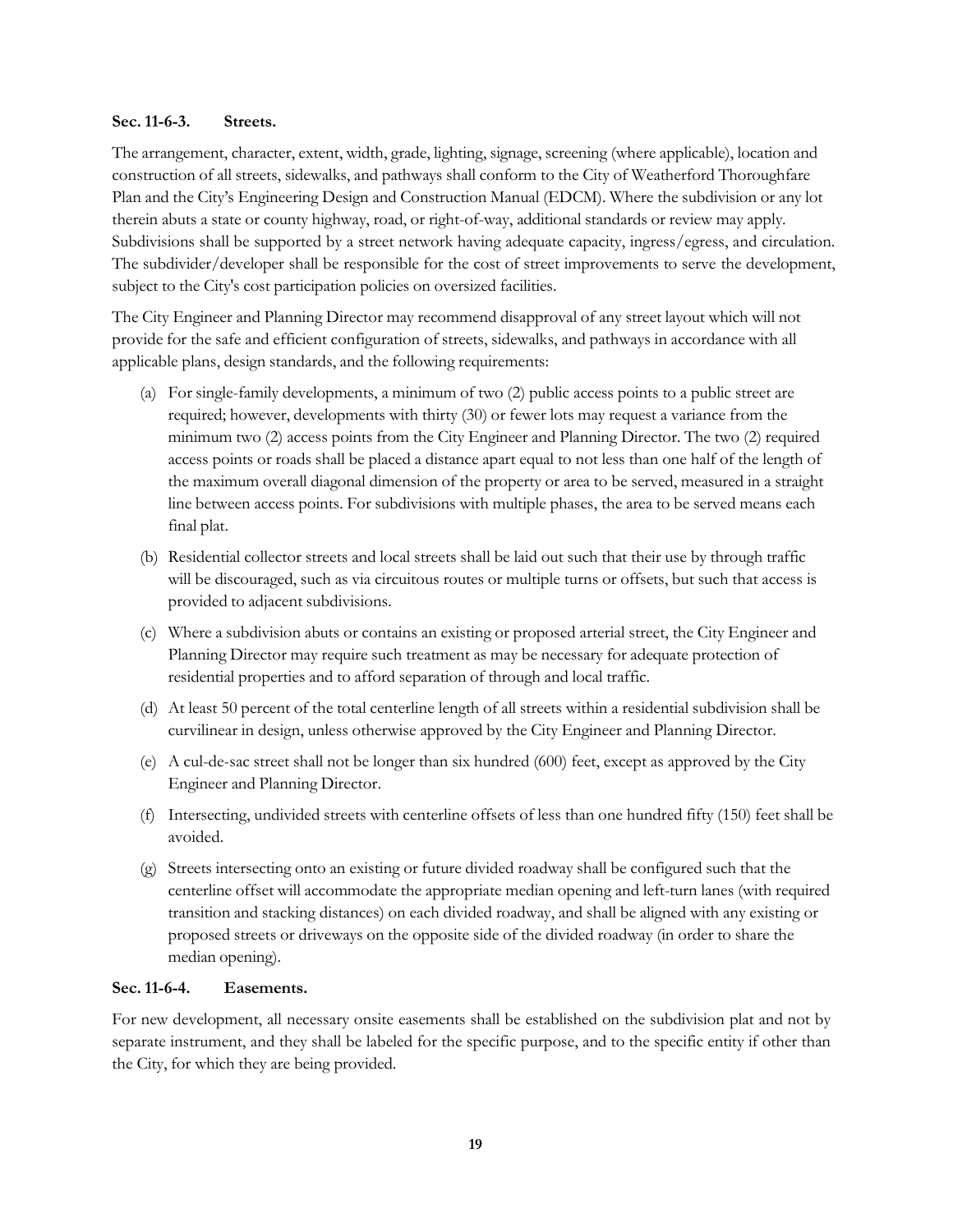All easements required for the installation and maintenance of utility facilities, drainage, vehicle or pedestrian access, screening wall maintenance, slopes adjacent to right-of-way, or as otherwise needed to serve the development shall be no less than the minimum width provided in the EDCM and are subject to approval by the City Engineer.

Typically, a minimum ten-foot wide (or as otherwise approved by the City Engineer) utility easement shall be provided along the front of all lots in a residential subdivision, adjacent to and flush with the street right-of- way line for the potential placement of utility facilities. Alleys may be provided as an alternative to this requirement.

Where development or construction will require easements and/or right-of-way dedications outside the subdivision plat boundaries, no approval of construction plans for developments will be granted until verification of the recording of all easements and right-of-way dedications has been received unless otherwise approved by the City Engineer.

# <span id="page-22-0"></span>**Sec. 11-6-5. Water and Wastewater Facility Design.**

- (a) Subdivisions within the City and its extraterritorial jurisdiction shall be provided with an approved water supply and distribution system, and with an approved sewage collection and disposal system.
- (b) If a subdivision is located within the City's extraterritorial jurisdiction and desires to be served by the city's water and/or wastewater services, such requests shall be considered in accordance with the City's Water and Wastewater Service Policy.
- (c) The design and construction of all water and wastewater facilities shall conform to the EDCM and state and federal requirements. The subdivider/developer shall be responsible for the costs of easements and water and wastewater improvements to serve the development, subject to the City's cost participation policies on oversized facilities.

# <span id="page-22-1"></span>**Sec. 11-6-6. Storm Water Collection and Conveyance Systems.**

The design and construction of all storm water facilities shall conform to the EDCM and state and federal requirements. The subdivider/developer shall be responsible for the costs of easements and storm water improvements to serve the development, subject to the City's cost participation policies on oversized facilities.

# <span id="page-22-2"></span>**Sec. 11-6-7. Parks and Open Space Dedication.**

The requirements contained in this section are intended for the purpose of assuring open space and community park facilities are available and adequate to meet the needs created by such development while maintaining current and proposed park and recreation standards pursuant to the current Weatherford Park and Recreation Open Space Master Plan.

It is the policy of the City that a park fee is hereby imposed on residential development, and all fees collected shall be used solely and exclusively for the purpose of acquisition and development of new community parks and existing park facilities intended for access and use by the community.

It is also the policy of the City to allow any acceptable park land, parks, or recreational facilities that meet the criteria as outlined by these regulations to be applied as credit towards the total imposed park fee.

(a) *Total park fee.* A park fee shall be imposed on all residential development in the city and the ETJ.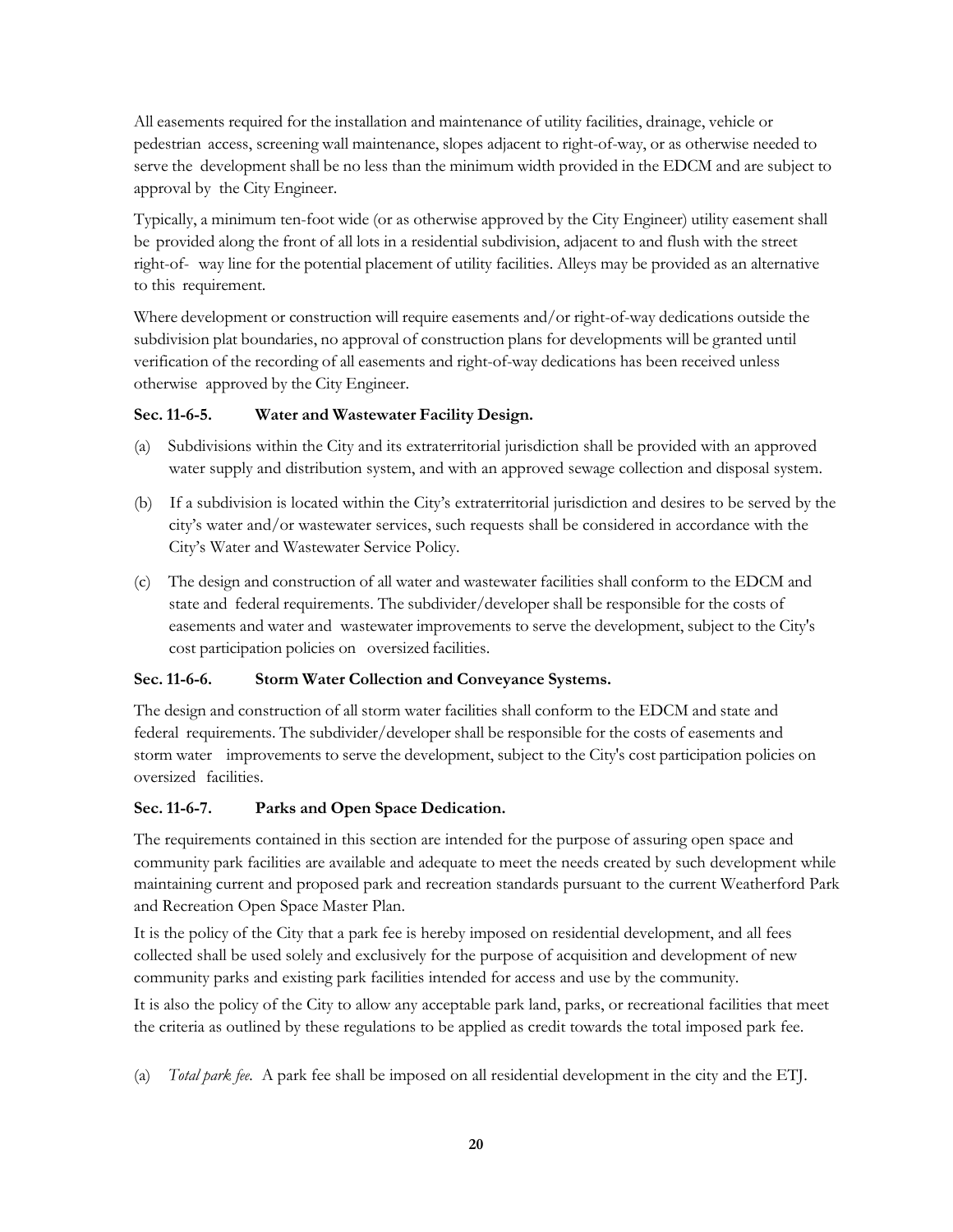# Calculation of total park fee

The total park fee is calculated by adding together the park land fee and park development fee and then multiplied by the total number of dwelling units. Any approved credits applied (up to fifty [50] percent) will then be subtracted from the total park fee amount.

(b) *Park land fee. (Cash in lieu of dedicated land)*. The park land fee is established for the procurement of future land and areas to be developed for recreational use by the citizens of the city and ETJ.

# Calculation of park land fee (Ref. adopted Fee Schedule for current fee amounts)

Using assumed value of 1 acre at \$14,000 (capped at current amount but may be revised every year by the City as necessary) and 1 acre of park land per 98 people (based on 305 acres of neighborhood and community parks in Weatherford, and estimated population of 30,000 people). Assumed PPH (persons per household) is 2.8 for single-family and 2.28 for multifamily **Single family:** 98 people divided by 2.80 PPH  $=$  35  $=$  1 acre of park land per 35 dwelling units Set value of 1 Acre divided by  $35 =$  amount per dwelling unit **Multifamily:** 98 people divided by 2.28 PPH  $= 43 = 1$  acre of park land per 43 dwelling units Set value of 1 Acre divided by  $43 =$  amount per dwelling unit

(c) *Park development fee.* The park development fee is established for the development and maintenance of parks, land, and recreational facilities designated for use by the citizens of the city and ETJ.

#### Calculation of park development fee (Ref. adopted Fee Schedule for current fee amounts)

The average park in Weatherford serves approximately 2307 people based on an estimated population of 30,000 people. A typical neighborhood park costs an average of \$630,000, for an estimated cost of \$273 per person.

> **Single family:**  $$273 \times 2.80$  PPH = amount per dwelling unit **Multifamily:**  $$273 \times 2.28$  PPH = amount per dwelling unit

- (d) *Subdivider/developer contributions by land dedication.*
	- (1) In lieu of the *park land fee*, the subdivider/developer of any area zoned and to be used for singlefamily, duplex, or multi-family residential purposes within the city may elect to apply a contribution of dedication of community park land acceptable to the City at the rate of not less than one (1) acre of land per thirty-five (35) single family units or forty-three (43) multifamily units of such residential subdivision.
	- (2) The subdivider/developer shall propose dedication of park land in conjunction with approval of the preliminary plat. Dedicated area shall be shown on the final plat as "Park land dedicated to the City of Weatherford."
	- (3) The dedicated land required hereby shall be well drained, relatively level in areas that are proposed for active park uses, accessible to public streets, and suitable for appropriate recreational and leisure activities as defined in a community park. All park land offered for dedication under this section shall meet the requirements for location and for physical land characteristics outlined in the current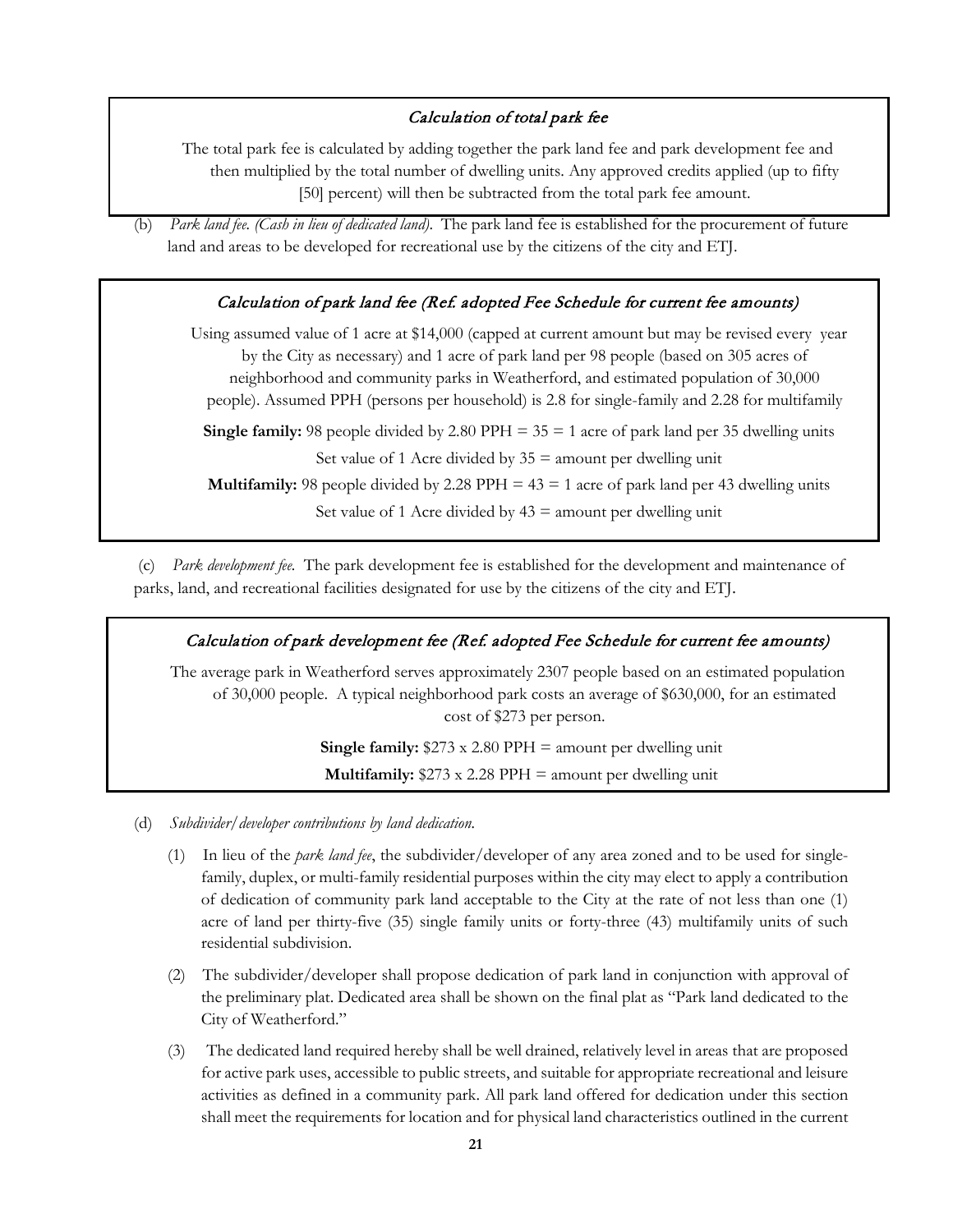Weatherford Park and Recreation Open Space Master Plan. Areas having environmentally sensitive ecosystems, attractive views, topographical interests, or unique natural features shall be preferred and encouraged for park land dedication. Areas which have been stripped or are relatively featureless, barren of natural trees and vegetative cover, and which are not physically attractive in some other way, are not typically acceptable. Additionally, dedicated park lands should typically not be within the 100-year floodplain, of unusual topography, or have a slope greater than three percent (3%) unless approved by the Parks and Recreation Director of the City of Weatherford.

- (4) The location and size of public parks within the city shall be determined in all instances by the Parks and Recreation Director of the City of Weatherford. That determination shall be based upon existing circumstances at the time and shall be in accordance with the current Weatherford Park and Recreation Open Space Master Plan adopted by the City.
- (5) Park land shall be easily accessible to the public, enhance the visual character of the city, and minimize conflict with adjacent land uses.

#### (e) *Processing and collection of park fees.*

- (1) Park fee payment.
	- a. The subdivider/developer has the duty to submit with the preliminary plat the information concerning the number of dwelling units and on each subsequent final plat.
	- b. The City shall calculate the amount of the applicable park fee due with each final plat application.
	- c. The applicable park fee shall be collected prior to certification and filing of the final plat.
- (2) Credit against park fee for subdivider/developer contributions to park land and recreation land or facilities.
	- a. Park land, privately owned park, or recreation facility dedication in lieu of park fee shall be reviewed by the Parks and Recreation Director and is subject to approval by the City Council of the City of Weatherford.
	- b. In lieu of dedicated land and/ or park fees up to fifty (50) percent of the total park dedication requirement may be fulfilled by privately owned and maintained park and recreation facilities. In determining the amount of credit, the following criteria shall be used:
		- Exceeding open space requirement of a development agreement or zoning district by more than twenty-five percent: ten (10) percent credit.
		- Providing swimming pool(s): ten (10) percent credit.
		- Providing playgrounds: ten (10) percent credit.
		- Providing volleyball, basketball, and/or tennis courts: ten (10) percent credit.
		- Providing walking, bike, or jogging trails: ten (10) percent credit.
	- c. Where review of development applications has resulted in the acceptance of land dedication such land dedication shall be shown on a final plat and shall contain clear fee simple dedication of that land to the City. Credit shall be granted upon approval of the final plat by the City Council.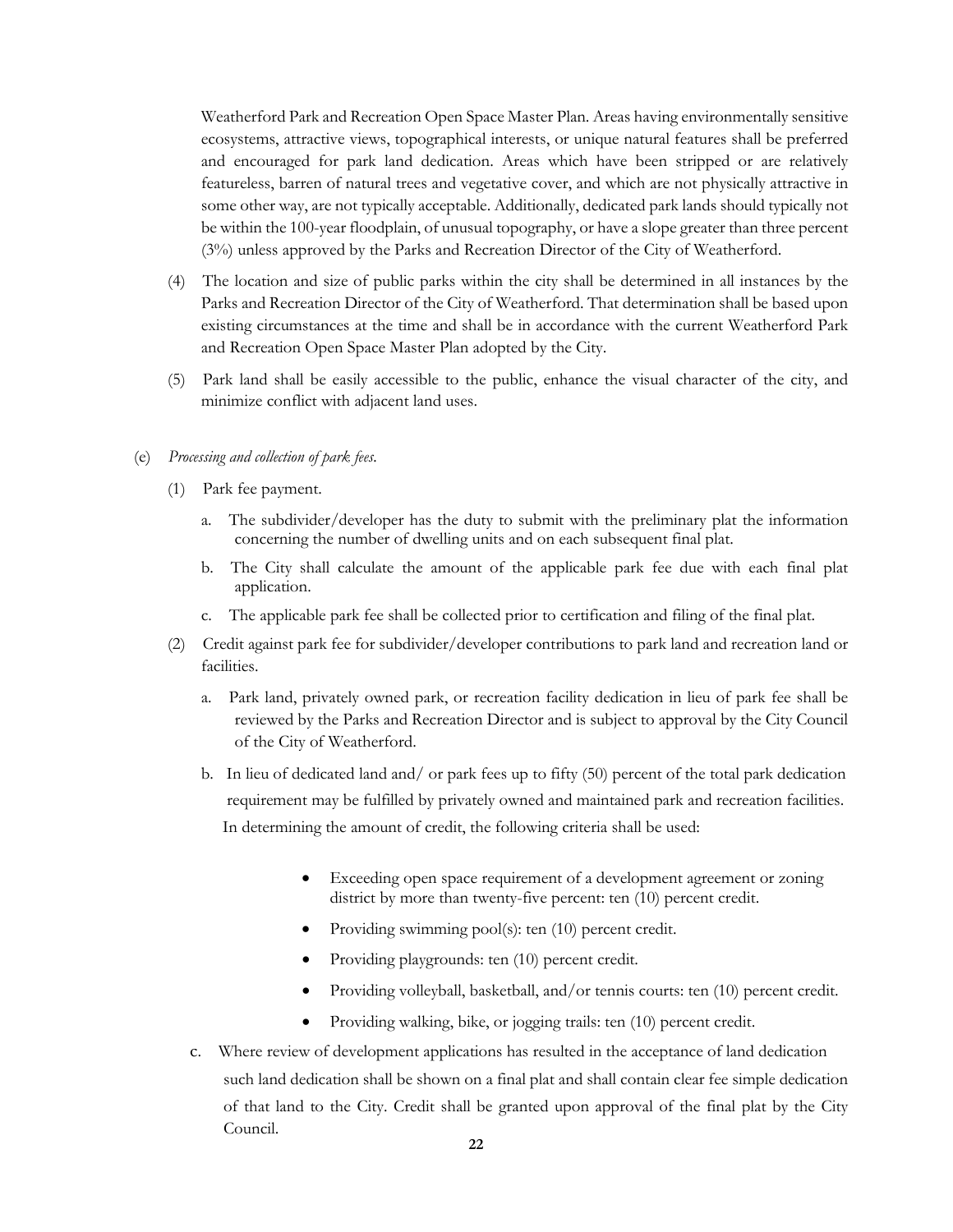- (3) Use of park fees.
	- a. A special fund known as the park development fund will be established for the deposit of all fees under this ordinance.
	- b. Fees collected shall be used for the purpose of acquisition and development of new community parks and existing park facilities intended for use and access by the entire city. Fees collected may be used for site preparation, the extension of utilities to or within sites, the installation of landscaping, play equipment, or recreation improvements and attendant engineering and planning costs associated with such park development.
	- c. All expenditures of fees collected shall be made in accordance with the current Weatherford Parks and Recreation Open Space Master Plan and approved by the City Council to best benefit the citizens of Weatherford.
	- d. Any monies paid into this park development fund must be expended by the City of Weatherford within ten years following final plat approval. If such funds are not expended within ten years following final plat approval, the payor shall be entitled to a refund of such funds upon written request, less any amounts expended for such purposes.

#### References*:*

*Parkland Dedication Ordinances in Texas.* University of Texas A&M Agrilife Extension Service. *AgriLifeExtension.tamu.edu*

*City of Weatherford Parks and Recreation Master Plan*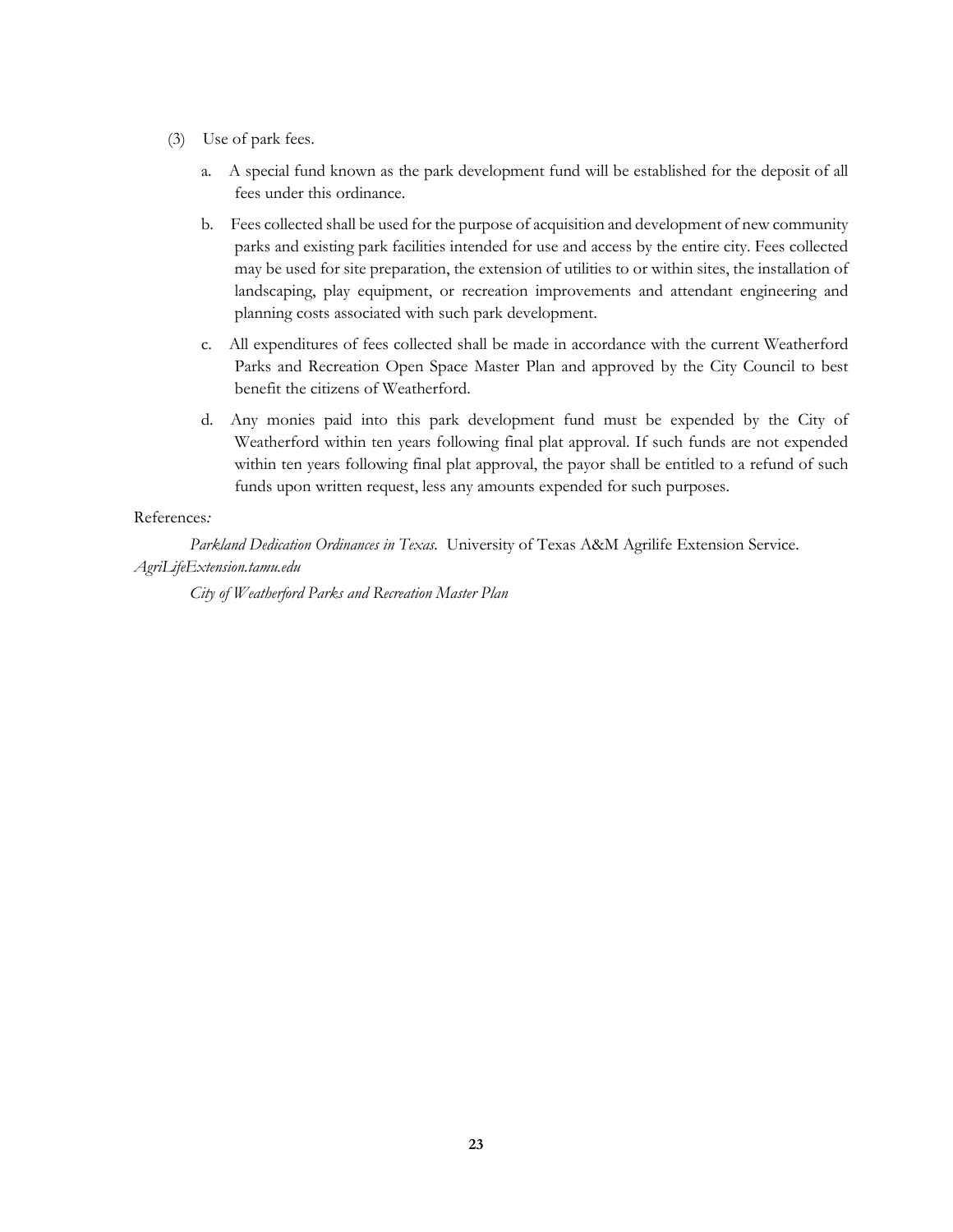# **Chapter 7. Requirements for Acceptance of Subdivisions by the City**

## **Sec. 11-7-1. Acceptance ofImprovements.**

The City hereby defines its policy to be that the City will withhold all City services and improvements of whatsoever nature, including the maintenance of streets and the furnishing of all other City services from any subdivision or property until all of the street, utility, storm drainage and other public improvements, as well as lot improvements such as retaining walls and grading and installation of improvements required for proper lot drainage and prevention of soil erosion on the individual residential lots, are properly constructed according to the approved engineering plans and to City standards, and until such public improvements are dedicated to and accepted by the City.

# **Sec. 11-7-2. Developer's Guarantee of Public Improvements.**

Developer's Guarantee: Before final acceptance of a subdivision located all or partially within the city or its extraterritorial jurisdiction, the city must be satisfied that all required public improvements have been constructed in accordance with the approved engineering plans and with the requirements of these regulations unless otherwise specified within a development agreement.

- (a) Development agreements and guarantee: The development agreement shall contain such terms and conditions to ensure the development of the plat as agreed upon by both the subdivider/developer and the City.
- (b) Whenever the City permits an applicant to enter into a development agreement, it shall require the applicant to provide sufficient financial security, covering the completion of the public improvements. The security shall be in the form of cash escrow or, where authorized by the City, a performance bond or letter of credit or other security acceptable to the City Council and the City Attorney, as security for the promises contained in the improvement agreement.
- (c) Development agreement required for oversize reimbursement. The City shall require a development agreement pertaining to any public improvement for which the subdivider/developer shall request reimbursement from the City for oversize costs on a case by case basis. The City Manager (or designee) is authorized to sign an improvement agreement on behalf of the City. The improvement agreement shall contain such other terms and conditions as are agreed to by the subdivider/developer and the City.
- (d) Financial Security shall be in an amount equal to 100 percent of the estimated cost of completion of the required public improvements and lot improvements. The issuer of any surety bond and letter of credit shall be subject to the approval of the City Manager and the City Attorney.
- (e) Performance bond. The performance bond shall comply with the following requirements:
	- (1) All performance bonds must be in the forms acceptable to the City Manager and the City Attorney.
	- (2) All performance bonds must be executed by such sureties as are named in the current list of "Companies Holding Certificates of Authority as Acceptable Sureties on Federal Bonds and as Acceptable Reinsuring Companies", as published in Circular 570, as may be amended, by the Financial Management Service, Surety Bond Branch, U.S. Department of the Treasury.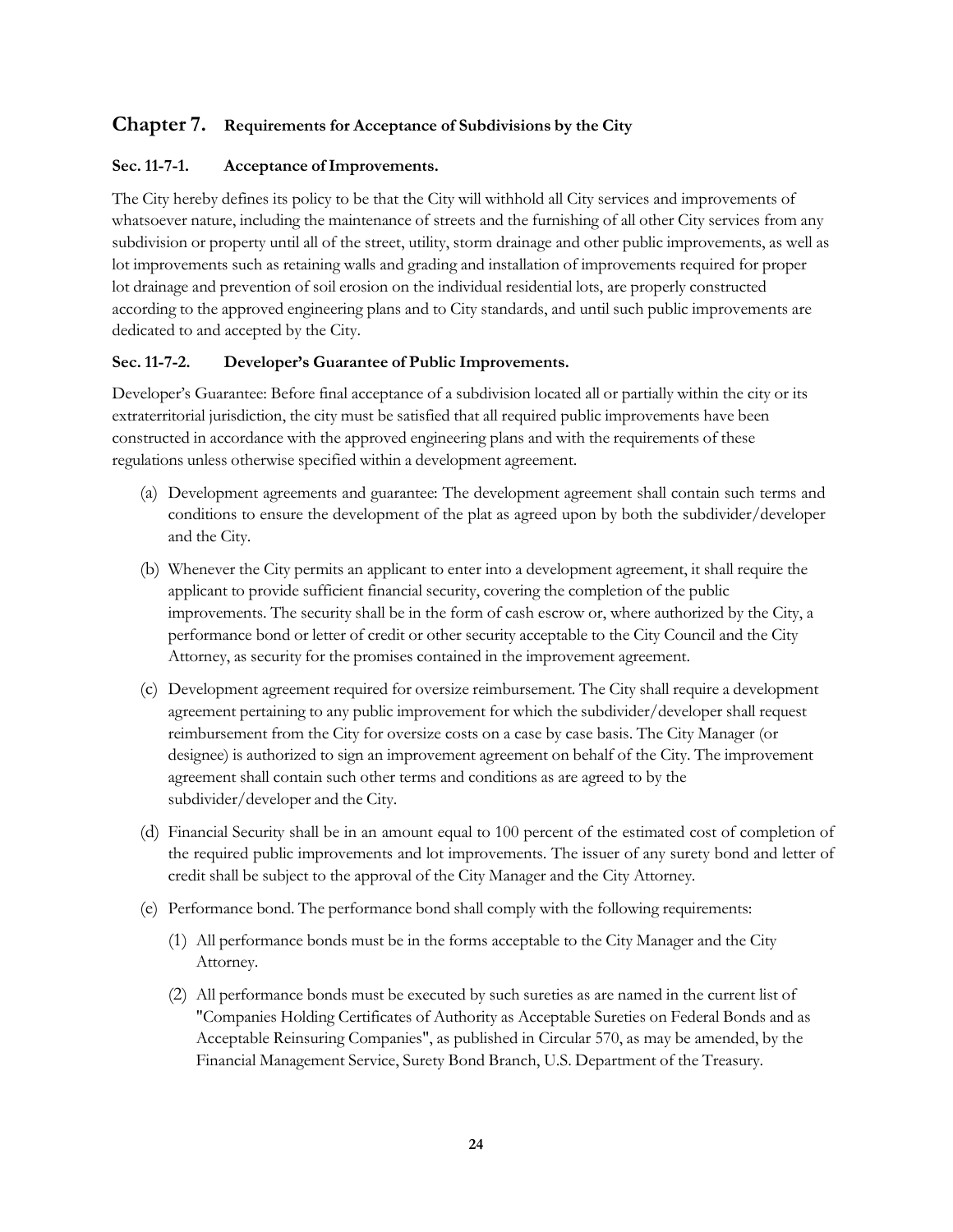- (3) All performance bonds must be signed by an agent and must be accompanied by a certified copy of the authority for him or her to act.
- (4) All performance bonds shall be obtained from surety or insurance companies that are duly licensed or authorized in the State of Texas to issue performance bonds for the limits and coverage required.

If the surety on any performance bond furnished by the applicant is declared bankrupt, or becomes insolvent, or its right to do business in terminated in the State of Texas, or the surety ceases to meet the requirements listed in Circular 570, the subdivider/developer shall, within 20 calendar days thereafter, substitute another performance bond and surety, both of which must be acceptable to the City.

- (f) Letter of credit. If the City Council authorizes the applicant to post a letter of credit as security for its promises contained in the improvement agreement, the letter of credit shall:
	- (1) Be irrevocable;
	- (2) Be for a term sufficient to cover the completion, maintenance and warranty periods, but in no event less than two years; and
	- (3) Require only that the City present the issuer with a sight draft and a certificate signed by an authorized representative of the City certifying to the City's right to draw funds under the letter of credit.
- (g) If the City Manager is satisfied that such portion of the improvements has been completed in accordance with City standards, he or she may, but is not required to, cause the amount of the security to be reduced by such amount that he or she deems appropriate, so that the remaining amount of the security adequately insures the completion of the remaining public improvements.
- (h) Upon acceptance by the City of all required public improvements and the required security for maintenance and warranty is otherwise provided by the contractors or by others, the City will release the entire amount of the subdivider/developer's security.

#### <span id="page-27-0"></span>**Sec. 11-7-3. Temporary Improvements.**

No temporary improvement will be required or approved by the City until the final plat has been approved, and a performance bond or other security in an amount determined by the City Engineer is submitted.

(a) The applicant shall build and pay for all costs of temporary improvements required by the City and shall maintain those temporary improvements for the period specified by the City. Prior to construction of any temporary facility or improvement, the applicant shall file with the City a separate improvement agreement and escrow or, where authorized, a letter of credit, in an appropriate amount for temporary facilities, which agreement and escrow or letter of credit shall ensure that the temporary facilities will be properly constructed, maintained and removed.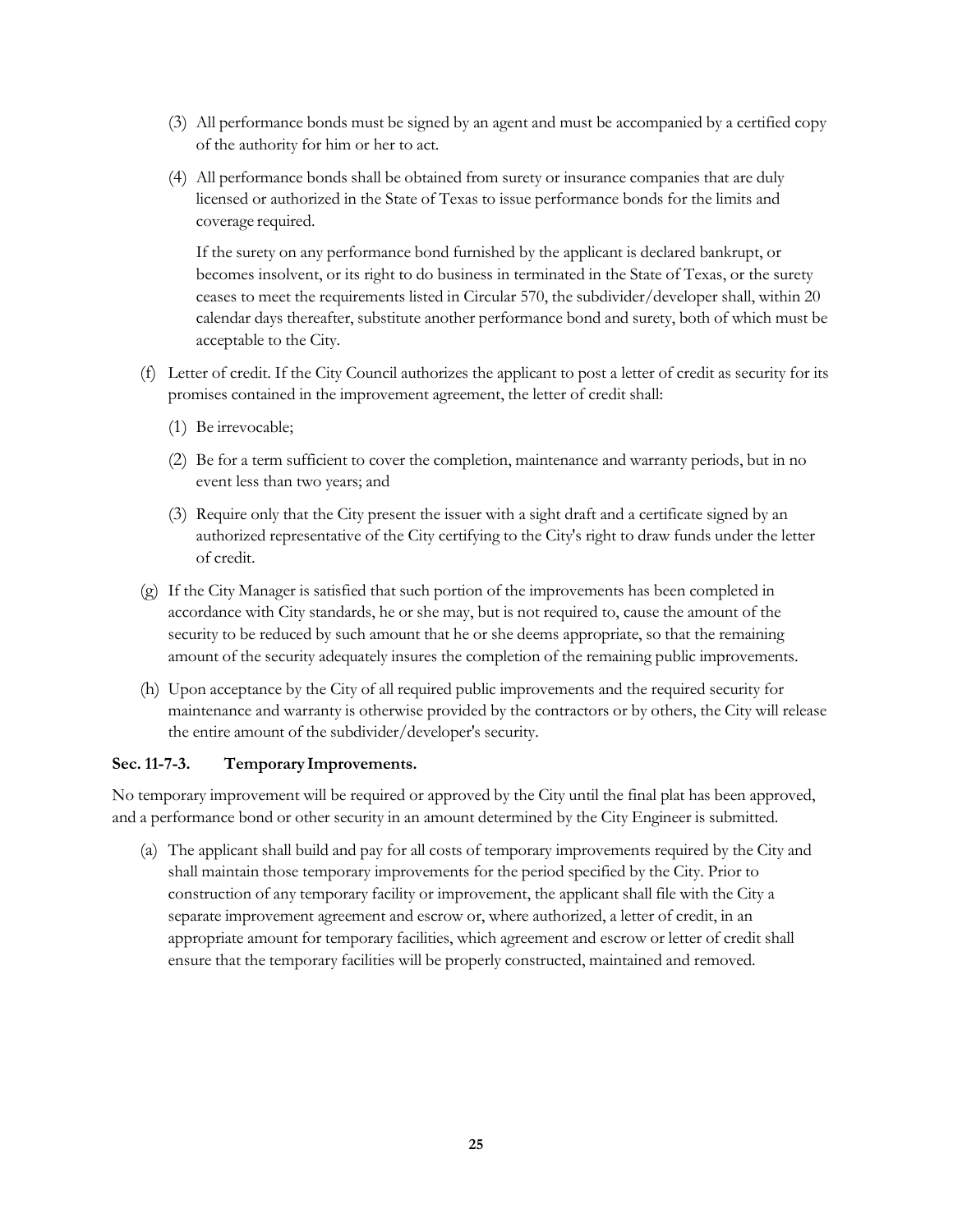(b) Any temporary public improvement (e.g., a temporary cul-de-sac, alley turnout, drainage swale, erosion control device, etc.) shall be placed within an easement established specifically for that purpose. The recording information of the instrument establishing the temporary easement shall be clearly shown on the final plat for the subdivision prior to approval of the final plat. A temporary easement for a required public improvement shall not be abandoned without the City Engineer's approval and without written consent by the City.

## <span id="page-28-0"></span>**Sec. 11-7-4. Governmental Units.**

Governmental units to which these contract and security provisions apply may file, in lieu of the contract and security, a certified resolution or ordinance from officers or agents authorized to act in their behalf, agreeing to comply with the provisions of this section.

# <span id="page-28-1"></span>**Sec. 11-7-5. Failure to Complete Improvements.**

For plats for which no improvement agreement has been executed and no security has been posted, if the public improvements are not completed within the period specified by the City, the plat approvals shall be deemed to have expired. In those cases where an improvement agreement has been executed and security has been posted, and the required public improvements have not been installed within the terms of the agreement, the City may:

- (a) Declare the agreement to be in default and require that all the public improvements be installed regardless of the extent of completion of the development at the time the agreement is declared to be in default;
- (b) Suspend final plat approval until the public improvements are completed, and may record a document to that effect for the purpose of public notice;
- (c) Obtain funds under the security and complete the public improvements itself or through a third party;
- (d) Assign its right to receive funds under the security to any third party, including a subsequent owner of the subdivision for which public improvements were not constructed, in whole or in part, in exchange for that subsequent owner's promise to complete the public improvements on the property; or
- (e) Exercise any other rights or remedies available under the law.

# <span id="page-28-2"></span>**Sec. 11-7-6. Acceptance of Dedication Offers.**

Acceptance of formal offers for the dedication of streets, public areas, easements or parks shall be by authorization of the City Engineer. The approval by the City Council of a preliminary or final plat shall not, in and of itself, be deemed to constitute or imply the acceptance by the City of any street, public area, easement or park shown on the plat. The City may require the plat to be endorsed with appropriate notes to this effect.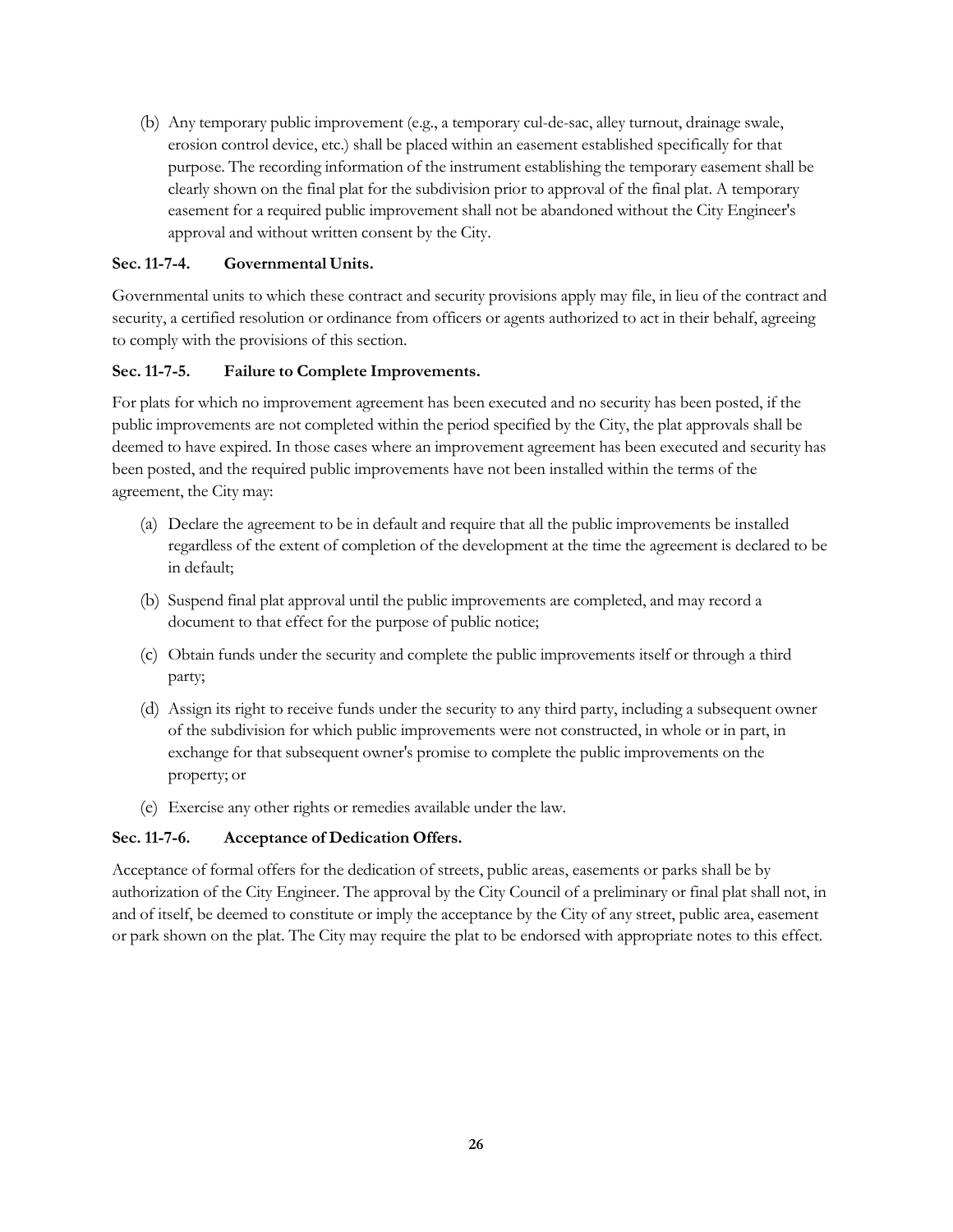#### <span id="page-29-0"></span>**Sec. 11-7-7. Maintenance and Guarantee of Public Improvements.**

The subdivider/developer shall maintain all required public improvements for a period of two years following acceptance of the subdivision by the City, and shall also provide a security that all public improvements will be free from defects for a period of two years following such acceptance by the City. The maintenance bond shall be in the form of a bond, letter of credit, or escrow as approved by the City Engineer and City Attorney.

# <span id="page-29-1"></span>**Sec. 11-7-8. Construction Procedures.**

A site development permit is required from the City prior to beginning any site development-related work in the City or its extraterritorial jurisdiction that affects erosion control, storm drainage, vegetation or tree removal, or a flood plain.

- (a) Preconstruction conference. Prior to scheduling the preconstruction conference, the engineering plans must be approved and an inspection fee equal to four percent of the public infrastructure construction cost must be submitted with an executed copy of the contract and an itemized cost for the public infrastructure portion of the improvements. The itemized cost shall be broken down into water, sanitary sewer, streets, and drainage and sidewalk improvements. The City shall require that all contractors participating in the construction meet for a preconstruction conference to discuss the project prior to release of a grading permit and before any filling, excavation, clearing or removal of vegetation and any protected trees that are larger than six-inch caliper. All contractors shall be familiar with, and shall conform to, applicable provisions of the City's landscape ordinance and tree protection/preservationordinance.
- (b) Conditions prior to authorization. Prior to authorizing release of a site development permit, the City Engineer shall be satisfied that the following conditions have been met:
	- (1) The final plat has been approved by the City Council (and any conditions of such approval have been satisfied);
	- (2) All required engineering documents are completed and approved by the City Engineer;
	- (3) All necessary offsite easements and dedications required for City-maintained facilities and not shown on the plat must be conveyed solely to the City, such as by filing of a separate instrument, with the proper signatures affixed. The original of the documents and the appropriate fees for filing the documents at the county (per Parker County requirements and the City's submission guidelines, as may be amended from time to time) shall be returned to the City Secretary prior to approval and release of the engineering plans by the City Engineer;
	- (4) All contractors participating in the construction shall be presented with a set of approved plans bearing the stamp of release of the City Engineer and Utility Director, as appropriate, and at least one set of these plans shall remain on the job site at all times;
	- (5) A complete list of the contractors, their representatives on the site, and telephone numbers where a responsible party may be reached at all times must be submitted to the City; and
	- (6) All applicable fees must be paid to the City.
- (c) Nonpoint source pollution controls and tree protection. All nonpoint source pollution controls, erosion controls, and tree protection measures and devices shall be in place, to the City Engineer's satisfaction, prior to commencement of construction on any property.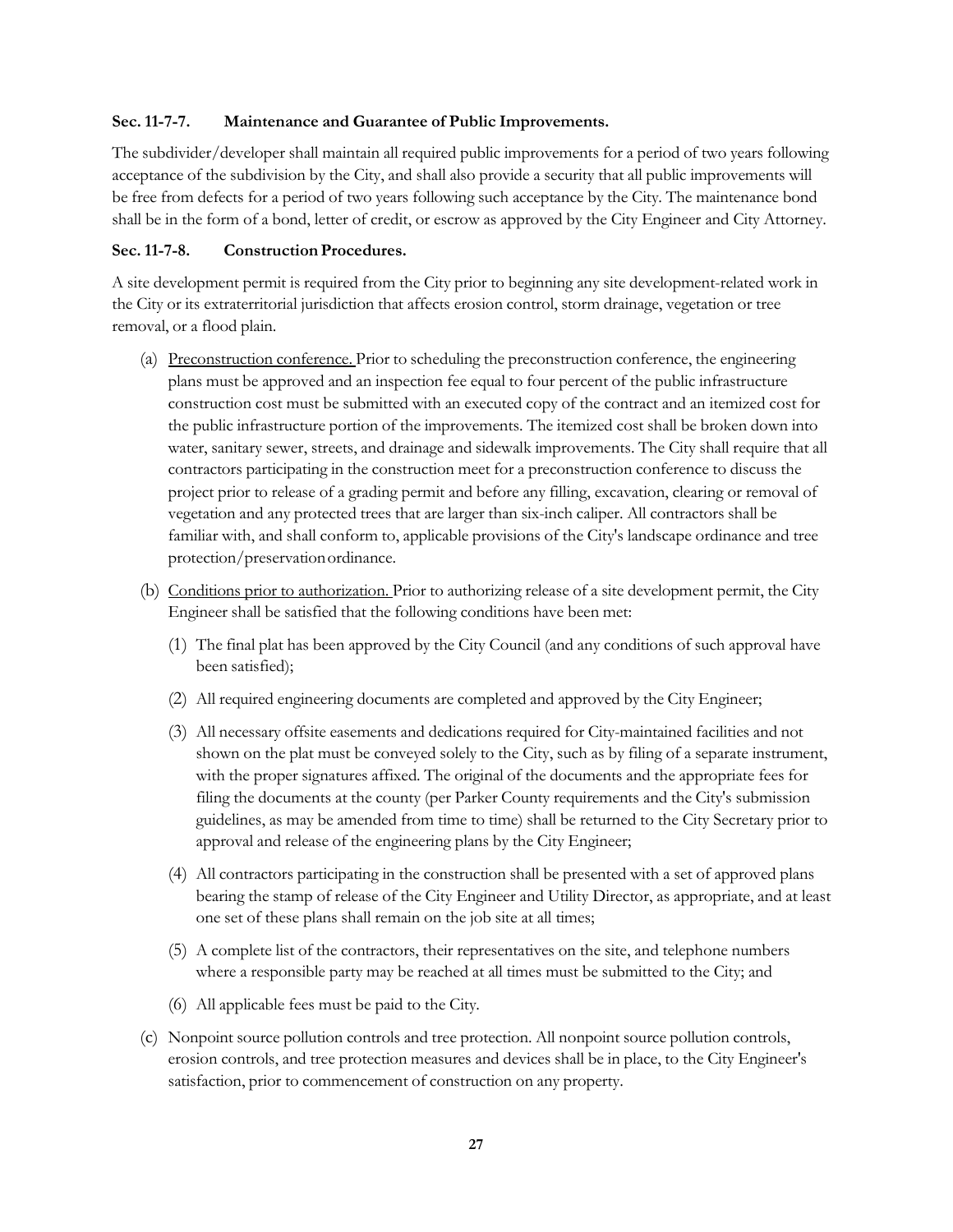#### <span id="page-30-0"></span>**Sec. 11-7-9. Inspection and Acceptance of Public Improvements.**

- (a) General procedure. Periodic construction inspections as required by the City shall be conducted by City staff. Said inspections shall ensure that construction is in accordance with the approved construction plans and the EDCM of the City of Weatherford (and other applicable codes and ordinances). Certain inspections (e.g., of retaining walls or of materials) shall by conducted by an independent, duly qualified firm engaged by the subdivider/developer. Upon completion of these inspections, a written report shall be forwarded to the City that fully documents the inspection conducted, the tests completed, specific items that are in compliance or noncompliance, actions that must be taken to bring the construction into compliance, and any other information required by the City Engineer. The City of Weatherford may either require reinspection by the applicant's independent firm or conduct its own independent inspection as required by the City Engineer.
- (b) Letter of satisfactory completion and submission of record drawings. The City will not deem required public improvements satisfactorily completed until the applicant's engineer or surveyor has certified to the City Engineer, through submission of detailed record drawings of the property which indicate all public improvements and their locations, dimensions, materials and other information required by the City Engineer, and until all required public improvements have been completed. The record drawings shall be sealed drawings of the paving, drainage, water, sanitary sewer and other public improvements, showing that the layout of the lines and grades of all public improvements are in accordance with engineering plans for the plat, and showing all changes made in the plans during construction, and containing on each sheet a "record drawing" stamp bearing the signature of the licensed professional engineer and the date. The record drawings shall be submitted in the form required by the EDCM. When such requirements have been met to the City Engineer's satisfaction, the City Engineer shall issue the letter of acceptance of the improvements.

Acceptance of the development shall mean that the subdivider/developer has transferred all rights to all the public improvements to the City for use and maintenance. If the remaining public improvements are greater than \$10,000.00 and are not completed within the determined length of time, the City will impose a penalty that equals ten percent of the performance bond, letter of credit, or cash bond. The obligation to complete the improvements remains with the subdivider/developer, and all future building permits or certificates of occupancy will be withheld until the improvements are complete. If the remaining public improvements are less than \$10,000.00, the subdivider/developer shall pay the actual dollar amount. The length of time may be extended due to inclement weather or unforeseen delays by mutual agreement between the subdivider/developer and the City.

#### <span id="page-30-1"></span>**Sec.11-7-10. Deferral of Required Improvements.**

(a) The City Council may, upon petition of the subdivider/developer and favorable recommendation of the City Engineer, defer at the time of final plat approval, subject to appropriate conditions, the provision of any or all public improvements as, in its judgment, are not required in the immediate interests of the public health, safety and general welfare.